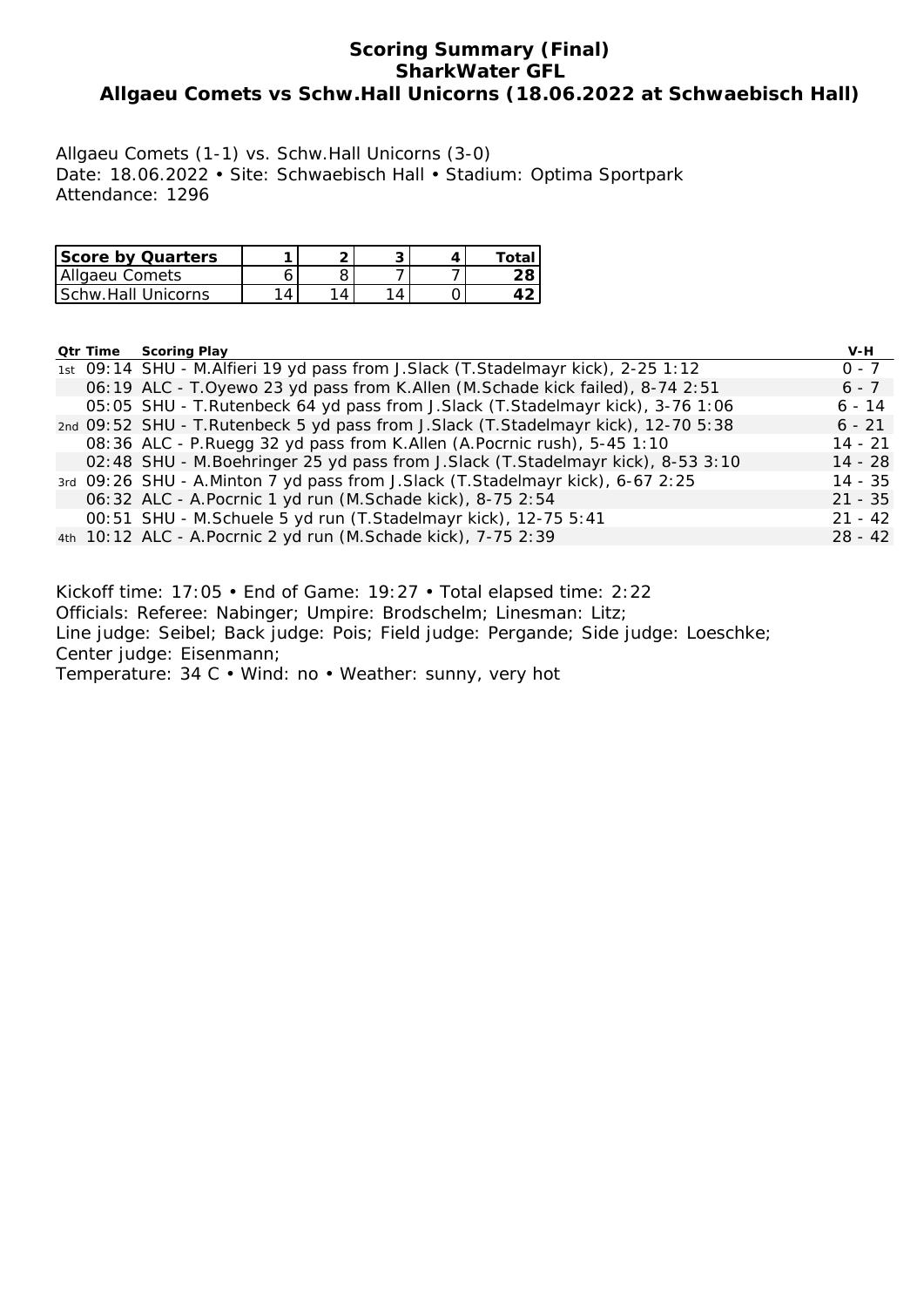# **Participation Report (Final) SharkWater GFL Allgaeu Comets vs Schw.Hall Unicorns (18.06.2022 at Schwaebisch Hall)**

### **Allgaeu Comets**

### **Schw.Hall Unicorns**

| Pos        | ##             | <b>OFFENSE</b> | Pos       | ## | <b>OFFENSE</b> |
|------------|----------------|----------------|-----------|----|----------------|
| QB         | $\overline{2}$ | K.Allen        | QB        | 10 | J.Slack        |
| <b>RB</b>  | 10             | A.Pocrnic      | <b>RB</b> | 22 | M.Alfieri      |
| <b>RB</b>  | 21             | T.Oyewo        | <b>WR</b> | 5  | T.Rutenbeck    |
| <b>WR</b>  | 8              | D.Harvey       | WR.       | 8  | L.Fritzen      |
| <b>WR</b>  | 19             | M.Schade       | WR.       | 18 | A.Minton       |
| <b>WR</b>  | 22             | P.Ruegg        | <b>WR</b> | 84 | M.Boehringer   |
| OL         | 60             | Q.Heinlein     | OL        | 57 | M.Werthmann    |
| <b>OL</b>  | 66             | T.Schuessel    | OL        | 55 | A.Vergani      |
| OL         | 67             | N.Stojic       | OL        | 74 | R.Hager        |
| OL         | 69             | T.Prestel      | OL        | 76 | L.Maier        |
| <b>OL</b>  | 78             | P.Dold         | <b>OL</b> | 78 | M.Schreiber    |
|            |                |                |           |    |                |
|            |                |                |           |    |                |
| <b>Pos</b> | ##             | <b>DEFENSE</b> | Pos       | ## | <b>DEFENSE</b> |
| DL         | 96             | L.Meiss        | <b>DL</b> | 54 | A.Kress        |
| DL         | 97             | M.Vanderkhof   | DL        | 91 | R.Zistler      |
| DL         | 99             | J.Wagner       | DL        | 92 | S.Butsch       |
| LB         | $\overline{7}$ | M.Wokocha      | LB        | 3  | A.Fiedler      |
| LB         | 43             | N.Padden       | LB        | 14 | T.Schuermann   |
| LB         | 49             | F.Rothmund     | LВ        | 36 | N.Alfieri      |
| LB         | 55             | D.Schmid       | LB        | 50 | D.Miletic      |
| DB         | 27             | E.Eichhorn     | DB        | 21 | C.Koeppe       |
| DB         | 28             | G.Meier-S.     | DB        | 23 | N.Lux          |
| DB         | 29             | S. Walch       | DB        | 28 | J.Klenk        |

Allgaeu Comets: 4-F.Jansen, 6-J.Guynn, 9-Jo.Krinn, 17-N.Baumann, 20-T.Campbell, 44-P.Denke, 51-J.Schoenfisch, 54-S.Ba, 83-M.Piontek, 89-M.Kretschmer, 92-F.Sencar, 94-J.Zinnecker.

Schw.Hall Unicorns: 1-J.Fiedler, 4-T.Loeffler, 7-M.Schuele, 11-R.Hennessey, 15-L.Kozlowski, 16-T.Eckelmann, 20-C.Insua, 27-F.Brenner, 32-L.Bach, 35-D.Foellinger, 40-D.Doepfner, 45-K.Tahsinoglou, 47-H.Bendel, 48-S.Baumgartner, 53-H.Krauss, 60-M.Biegert, 65-L.Immel, 68-J.Amann, 79-M.Anger, 80-P.Prosinecki, 81-Y.Baumgaertner, 83-J.Lang, 93-T.Stadelmayr, 95-J.Herrmann, 96-J.Ricco.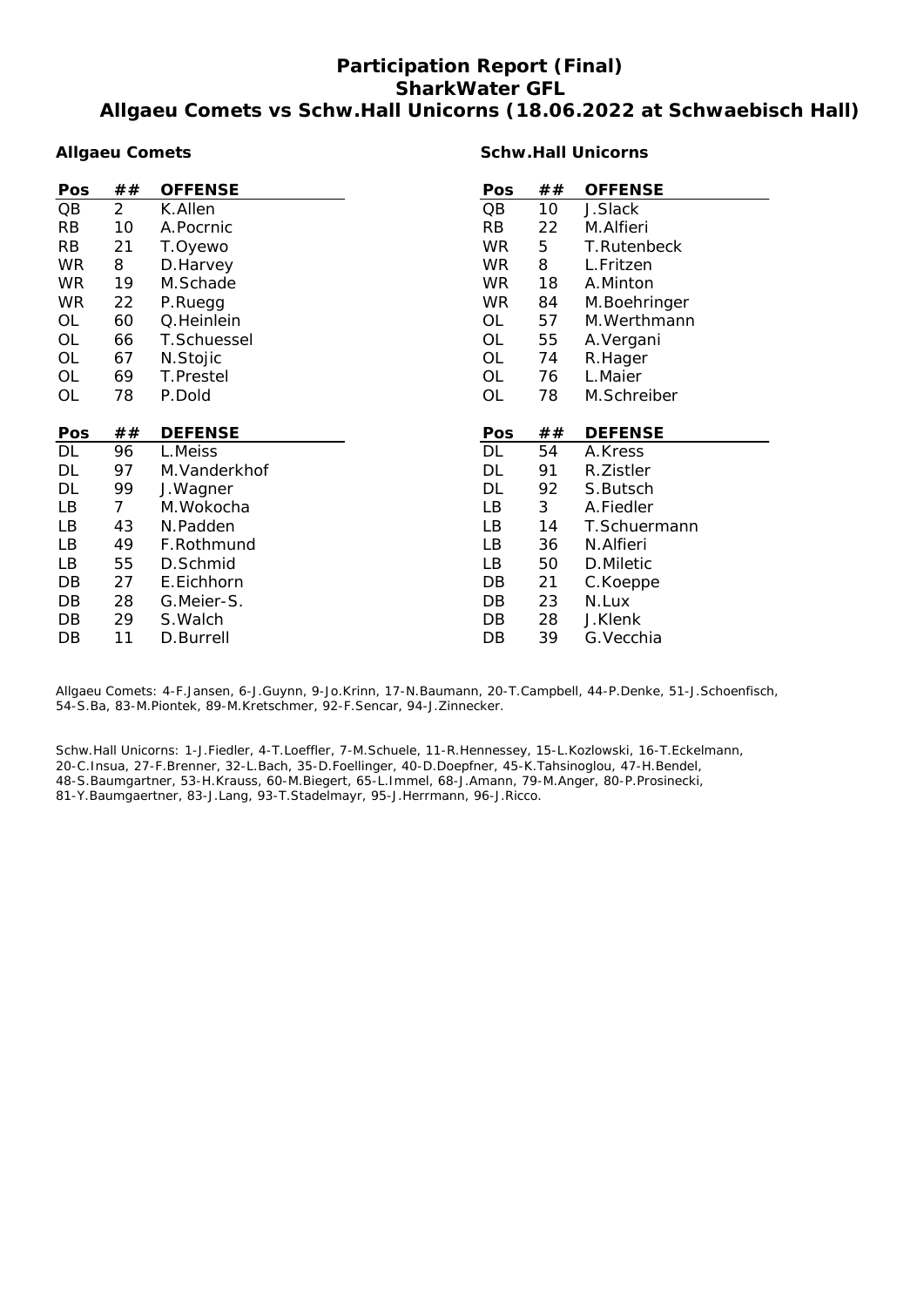# **Team Statistics (Final) SharkWater GFL Allgaeu Comets vs Schw.Hall Unicorns (18.06.2022 at Schwaebisch Hall)**

|                                | <b>ALC</b>     | <b>SHU</b>    |
|--------------------------------|----------------|---------------|
| <b>FIRST DOWNS</b>             | 17             | 24            |
| Rushing                        | 6              | 9             |
| Passing                        | 9              | 12            |
| Penalty                        | $\overline{2}$ | 3             |
| <b>NET YARDS RUSHING</b>       | 82             | 163           |
| <b>Rushing Attempts</b>        | 28             | 44            |
| Average Per Rush               | 2.9            | 3.7           |
| <b>Rushing Touchdowns</b>      | $\overline{2}$ | 1             |
| Yards Gained Rushing           | 114            | 184           |
| Yards Lost Rushing             | 32             | 21            |
| <b>NET YARDS PASSING</b>       | 219            | 291           |
| Completions-Attempts-Int       | $13 - 20 - 0$  | $19 - 23 - 0$ |
| Average Per Attempt            | 10.9           | 12.7          |
| Average Per Completion         | 16.8           | 15.3          |
| Passing Touchdowns             | $\overline{2}$ | 5             |
| <b>TOTAL OFFENSE YARDS</b>     | 301            | 454           |
| Total offense plays            | 48             | 67            |
| Average Gain Per Play          | 6.3            | 6.8           |
| Fumbles: Number-Lost           | $2 - 2$        | $1 - 1$       |
| Penalties: Number-Yards        | $6 - 61$       | $7 - 69$      |
| PUNTS-YARDS                    | $2 - 41$       | $1 - 55$      |
| Average Yards Per Punt         | 20.5           | 55.0          |
| Net Yards Per Punt             | 1.5            | 55.0          |
| Inside 20                      | 0              | 0             |
| 50+ Yards                      | 0              | 1             |
| Touchbacks                     | 0              | 0             |
| Fair catch                     | 1              | 0             |
| KICKOFFS-YARDS                 | $5 - 215$      | 7-337         |
| Average Yards Per Kickoff      | 43.0           | 48.1          |
| Net Yards Per Kickoff          | 42.2           | 35.9          |
| Touchbacks                     | 1              | 2             |
| <b>Fair Catch Yards</b>        | $\overline{O}$ | 0             |
| Punt returns: Number-Yards-TD  | $0 - 0 - 0$    | $1 - 38 - 0$  |
| Average Per Return             | 0.0            | 38.0          |
| Kickoff returns: Number-Yds-TD | $4 - 36 - 0$   | $4 - 21 - 0$  |
| Average Per Return             | 9.0            | $-5.2$        |
| Interceptions: Number-Yds-TD   | $0 - 0 - 0$    | $0 - 0 - 0$   |
| Fumble Returns: Number-Yds-TD  | $0 - 0 - 0$    | $0 - 0 - 0$   |
| Miscellaneous Yards            | O              | 0             |
| <b>Possession Time</b>         | 17:08          | 30:52         |
| 1st Quarter                    | 6:04           | 5:56          |
| 2nd Quarter                    | 3:46           | 8:14          |
| 3rd Quarter                    | 3:45           | 8:15          |
| 4th Quarter                    | 3:33           | 8:27          |
| <b>Third-Down Conversions</b>  | 4 of 9         | 8 of 11       |
| Fourth-Down Conversions        | 1 of 2         | $0$ of $0$    |
| Red-Zone Scores-Chances        | $2 - 2$        | $5 - 7$       |
| Touchdowns                     | $2 - 2$        | $5 - 7$       |
| Field goals                    | $0 - 2$        | $0 - 7$       |
| Sacks By: Number-Yards         | $1 - 5$        | $3 - 25$      |
| <b>PAT Kicks</b>               | $2 - 3$        | $6 - 6$       |
| <b>Field Goals</b>             | $0 - 0$        | $0-0$         |
| Points off turnovers           | 0              | 7             |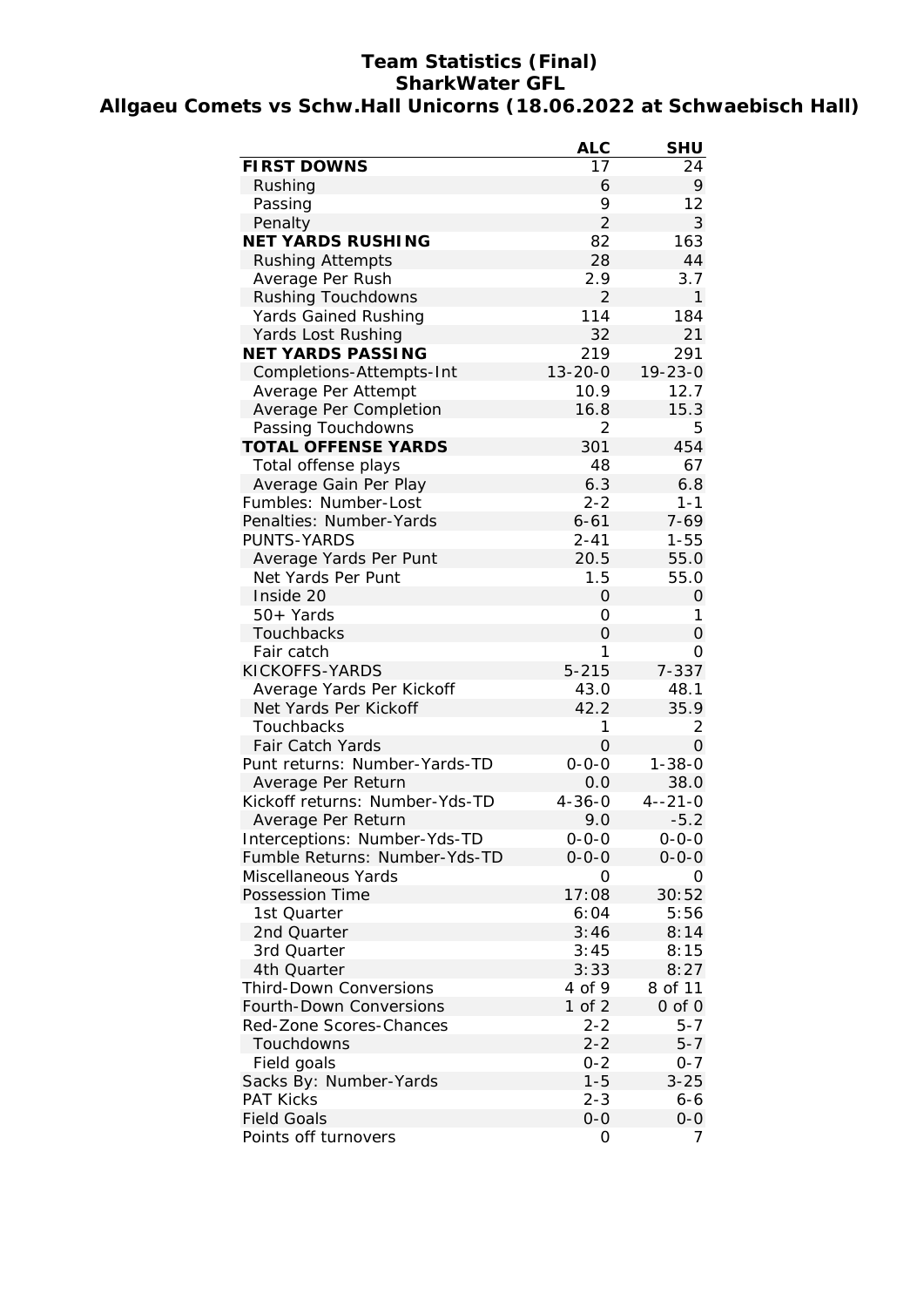# **Individual Statistics (Final) SharkWater GFL Allgaeu Comets vs Schw.Hall Unicorns (18.06.2022 at Schwaebisch Hall)**

| Rushing    |    | No. Gain Loss Net TD Lg Avg |                |                 |                  |      |     |
|------------|----|-----------------------------|----------------|-----------------|------------------|------|-----|
| K.Allen    | 13 | 68                          | 31             | -37             |                  | - 28 | 2.8 |
| A.Pocrnic  | Q  | 32                          | $\overline{1}$ | 31 <sup>-</sup> |                  | 2 10 | 3.4 |
| T.Campbell | 5  | 11                          | <sup>n</sup>   | 11              |                  | 5.   | 2.2 |
| P.Ruegg    |    |                             | O              | ર               | $\left( \right)$ | 3    | 3.0 |
| Totals     | 28 |                             | 32.            | 82.             |                  | 28   |     |

| Passing       | C-A-I         |      | Yds TD Long Sack |  |
|---------------|---------------|------|------------------|--|
| K.Allen       | $13 - 20 - 0$ | 219  | -60              |  |
| <b>Totals</b> | $13 - 20 - 0$ | -219 | 60               |  |

| Receiving | No. | Yards | <b>TD</b> | Long |
|-----------|-----|-------|-----------|------|
| P.Ruegg   |     | 70    |           | 32   |
| D.Harvey  | 3   | 92    | O)        | 60   |
| A.Pocrnic | 3   | 28    |           | 16   |
| T.Oyewo   |     | 29    |           | 23   |
| Totals    | 13  | 219   |           | 50   |

# Allgaeu Comets **Schw.Hall Unicorns**

| Rushing     |    | No. Gain Loss Net TD Lg Avg |    |     |   |    |        |
|-------------|----|-----------------------------|----|-----|---|----|--------|
| M.Schuele   | 18 | 88                          |    | 88  |   | 14 | 4.9    |
| M.Alfieri   | 12 | 48                          | O  | 48  | O |    | 4.O    |
| L.Kozlowski |    | 48                          |    | 48  | O | 11 | 6.9    |
| L.Fritzen   |    |                             |    |     |   |    | O.O    |
| J.Slack     |    |                             | 21 | -21 | 0 | 0  | $-3.5$ |
| Totals      |    | 184                         | 21 | 163 |   | 14 | 37     |

| Passing | $C - A - I$   |      | Yds TD Long Sack |  |
|---------|---------------|------|------------------|--|
| J.Slack | $19 - 23 - 0$ | 291  | 64               |  |
| Totals  | $19 - 23 - 0$ | -291 | 64               |  |

| Receiving    | No.            | Yards | TD | Long |
|--------------|----------------|-------|----|------|
| T.Rutenbeck  |                | 141   | 2  | 64   |
| M.Boehringer | 4              | 53    |    | 25   |
| A.Minton     | 2              | 41    |    | 34   |
| M.Alfieri    | $\overline{2}$ | 34    |    | 19   |
| L.Fritzen    | 1              | 8     | Ω  | 8    |
| M.Schuele    | 1              | 6     | Ω  | 6    |
| J.Lang       | 1              | 4     | Ω  | 4    |
| P.Prosinecki |                |       | Ω  | 4    |
| Totals       | 19             | 291   | 5  |      |

| Punting       | No. |         | Yds Avg Long In20 | — ТВ |
|---------------|-----|---------|-------------------|------|
| <b>TFAM</b>   |     | n nn    |                   |      |
| M.Schade      |     | 41 41.0 | 41                |      |
| <b>Totals</b> |     | 41 20.5 | 41                |      |

| Punting   | No. |         |      | Yds Avg Long In20 TB |  |
|-----------|-----|---------|------|----------------------|--|
| F.Brenner |     | 55 55.0 | - 55 |                      |  |
| Totals    |     | 55 55.0 | 55   |                      |  |

|                 |          | Punt           |             | <b>Kickoff</b> |                | Intercept         |             |                    |        | Punt              |             | <b>Kickoff</b> |               | <b>Intercept</b>        |
|-----------------|----------|----------------|-------------|----------------|----------------|-------------------|-------------|--------------------|--------|-------------------|-------------|----------------|---------------|-------------------------|
| Returns         | No Yds   |                | $Lq$ No Yds |                |                | $Lq$ No Yds<br>Lg |             | <b>Returns</b>     | No Yds |                   | Lg No Yds   |                | Lg No Yds     | Lg                      |
| D.Burrell       | 0        | $\Omega$<br>Οl |             | 11             | $\Omega$       | $\Omega$          | $\Omega$    | G. Vecchia         |        | 38<br>19          | O           | O              | $\Omega$<br>O | $\Omega$<br>0           |
| M.Piontek       | 0        | 0<br>$\Omega$  |             | $\Omega$       | 0l<br>$\Omega$ | $\Omega$          | $\Omega$    | M.Alfieri          | 0      | <sup>O</sup><br>0 | $-21$<br>4  | 18             | O             | 0<br>0                  |
| T.Campbell      | 0        | $\Omega$<br>Ol |             | 25             | 0              | 0                 | 0           | Totals             | 1      | 38<br>191         | $4 - 21$    | 18l            | $\mathbf 0$   | $\mathbf 0$<br>$\Omega$ |
| Totals          | $\Omega$ | 0l<br>$\Omega$ | 4           | 36             | 17<br>$\Omega$ | $\Omega$          | $\mathbf 0$ |                    |        |                   |             |                |               |                         |
| Field goals     | Qtr      | Time           | <b>Dist</b> |                | <b>Result</b>  |                   |             | <b>Field goals</b> | Qtr    | Time              | <b>Dist</b> |                | <b>Result</b> |                         |
| <b>Kickoffs</b> | No.      | Yards          |             | Avg            | TВ             | <b>OB</b>         |             | <b>Kickoffs</b>    | No.    | Yards             | Avg         |                | ΤВ            | <b>OB</b>               |
| M.Schade        | 5        | 215            |             | 43.0           |                | $\Omega$          |             | T.Stadelmayr       | 7      | 337               | 48.1        |                | 2             |                         |
| All-purpose     | Run      | <b>Rcv</b>     | <b>KR</b>   | <b>PR</b>      | IR.            | Total             |             | All-purpose        | Run    | <b>Rcv</b>        | KR          | <b>PR</b>      | IR.           | Total                   |
| D.Harvey        | 0        | 92             | $\Omega$    | $\Omega$       | O              |                   | 92          | T.Rutenbeck        |        | 0<br>141          | $\Omega$    | 0              | O             | 141                     |
| P.Ruegg         | 3        | 70             | 0           | 0              | 0              |                   | 73          | M.Schuele          | 88     | 6                 | O           | 0              | O             | 94                      |
| A.Pocrnic       | 31       | 28             | $\Omega$    | 0              | $\Omega$       |                   | 59          | M.Alfieri          | 48     | 34                | $-21$       | 0              | O             | 61                      |
| K.Allen         | 37       | 0              | $\Omega$    | 0              | 0              |                   | 37          | M.Boehringer       |        | 53<br>0           | O           | Ο              | O             | 53                      |

FUMBLES: Allgaeu Comets-T.Campbell 1-1; K.Allen 1-1. Schw.Hall Unicorns-J.Slack 1-1.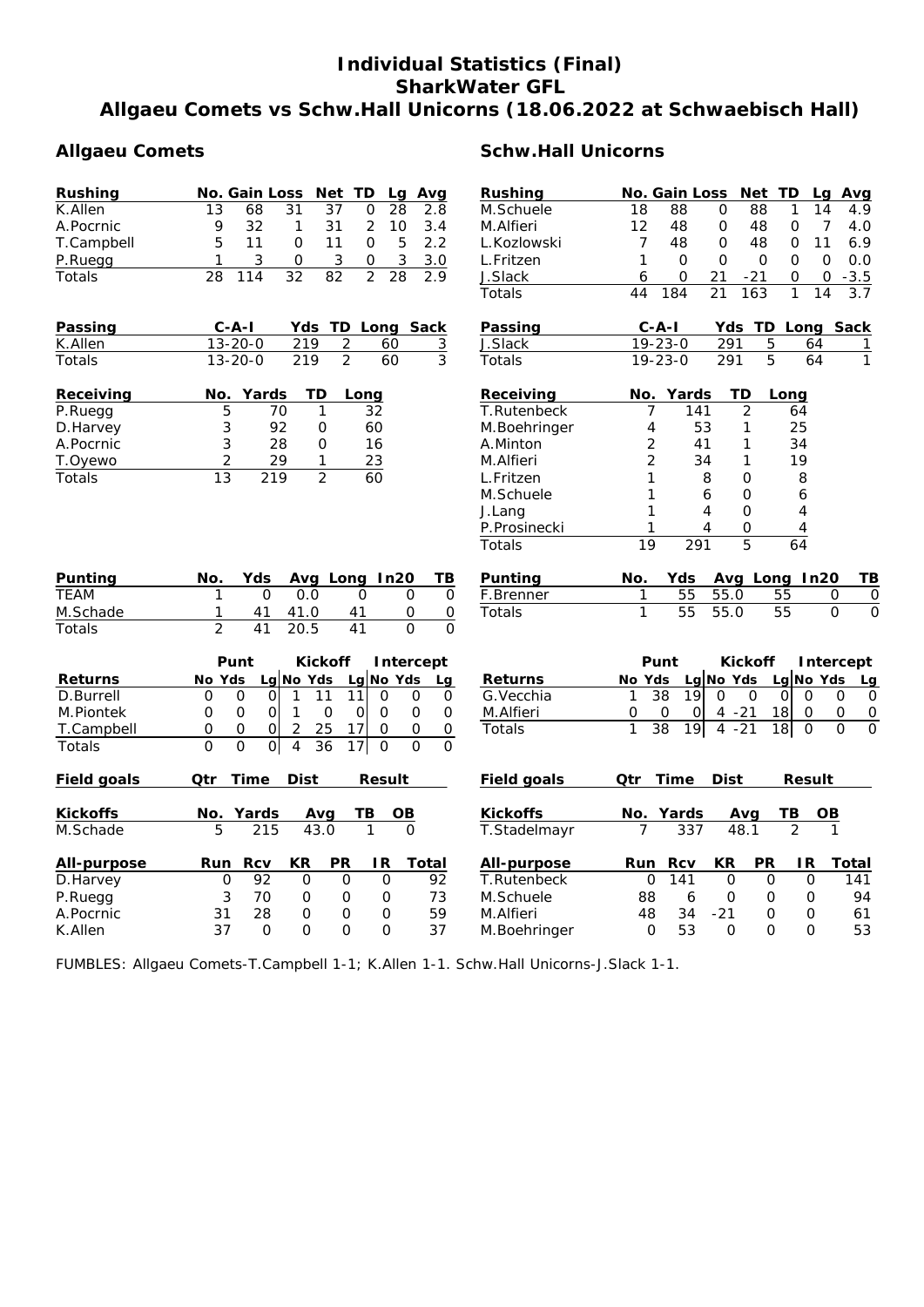### **Play-by-Play Summary (1st quarter) Allgaeu Comets vs Schw.Hall Unicorns (18.06.2022 at Schwaebisch Hall)**

|                                         | SHU wins toss, defers, ALC elects to receive, SHU to defend S goal                                                                                                  |                |
|-----------------------------------------|---------------------------------------------------------------------------------------------------------------------------------------------------------------------|----------------|
| 1-10 ALC 35                             | Start of 1st quarter, clock 12:00, SHU ball on SHU35.                                                                                                               |                |
|                                         | T. Stadelmayr kickoff 36 yards to the ALC29, M. Piontek return 0 yards to the ALC29.                                                                                |                |
| 1-10 ALC 29                             | ALLGAEU COMETS drive start at 11:59.<br>A. Pocrnic rush for 7 yards to the ALC36 (N. Alfieri).                                                                      |                |
| 2-3 ALC 36                              | K. Allen pass complete to A. Pocrnic for 5 yards to the ALC41, 1ST DOWN ALC (T. Schuermann).                                                                        | P1             |
| 1-10 ALC 41                             | K. Allen sacked for loss of 4 yards to the ALC37 (T. Schuermann).                                                                                                   |                |
| 2-14 ALC 37                             | K. Allen pass complete to A. Pocrnic for 7 yards to the ALC44 (N. Lux; R. Zistler).                                                                                 |                |
| 3-7 ALC 44                              | K. Allen pass incomplete to E. Eichhorn (S. Baumgartner).                                                                                                           |                |
| $4 - 7$<br>ALC 44                       | M. Schade punt BLOCKED, recovered by SHU G. Vecchia at ALC25, G. Vecchia for 19 yards to the<br>ALC6 (blocked by G.Vecchia).                                        |                |
|                                         | 5 plays, 15 yards, 1:33                                                                                                                                             |                |
|                                         | SCHW.HALL UNICORNS drive start at 10:26.                                                                                                                            |                |
| 1-G ALC 06                              | M. Alfieri rush for 2 yards to the ALC4 (D. Burrell).                                                                                                               |                |
| 2-G ALC 04                              | M. Alfieri rush for loss of 2 yards to the ALC6 (M. Wokocha), PENALTY SHU III. helmet<br>contact (M.Schreiber) 15 yards to the ALC19, NO PLAY.                      |                |
| 2-G ALC 19                              | J. Slack pass complete to M. Alfieri for 19 yards to the ALCO, TOUCHDOWN, clock 09:14,                                                                              |                |
|                                         | T.Stadelmayr kick attempt good.                                                                                                                                     |                |
|                                         | Schw.Hall Unicorns 7, Allgaeu Comets 0                                                                                                                              |                |
|                                         | 2 plays, 6 yards, 1:16                                                                                                                                              |                |
|                                         | T. Stadelmayr kickoff 50 yards to the ALC15, D. Burrell return 11 yards to the ALC26<br>(G.Vecchia).                                                                |                |
|                                         | ALLGAEU COMETS drive start at 09:10.                                                                                                                                |                |
| 1-10 ALC 26                             | A. Pocrnic rush for 4 yards to the ALC30 (N. Alfieri; S. Baumgartner).                                                                                              |                |
| 2-6 ALC 30                              | K.Allen pass complete to D.Harvey for 10 yards to the ALC40, 1ST DOWN ALC.                                                                                          | P <sub>2</sub> |
| 1-10 ALC 40                             | K. Allen pass complete to T. Oyewo for 6 yards to the ALC46 (C. Koeppe; N. Lux).                                                                                    |                |
| 2-4 ALC 46<br><b>ALC 46</b><br>3-4      | K.Allen pass incomplete to M.Schade.<br>K.Allen rush for 3 yards to the ALC49 (R.Zistler).                                                                          |                |
| 4-1 ALC 49                              | A.Pocrnic rush for 6 yards to the SHU45, 1ST DOWN ALC (A.Kress).                                                                                                    | R3             |
| 1-10 SHU 45                             | K.Allen pass complete to D.Harvey for 22 yards to the SHU23, 1ST DOWN ALC, out-of-bounds                                                                            | P4             |
|                                         | $(J.Klenk)$ .                                                                                                                                                       |                |
| 1-10 SHU 23                             | K. Allen pass complete to T. Oyewo for 23 yards to the SHUO, 1ST DOWN ALC, TOUCHDOWN, clock                                                                         | P5             |
|                                         | 06:19, M.Schade kick attempt failed.<br>Schw.Hall Unicorns 7, Allgaeu Comets 6                                                                                      |                |
|                                         | 8 plays, 74 yards, 2:59                                                                                                                                             |                |
|                                         | M.Schade kickoff 54 yards to the SHU11, M.Alfieri return 13 yards to the SHU24,                                                                                     |                |
|                                         | out-of-bounds (S. Walch).                                                                                                                                           |                |
| 1-10 SHU 24                             | SCHW.HALL UNICORNS drive start at 06:11.<br>M.Alfieri rush for 7 yards to the SHU31 (D.Schmid).                                                                     |                |
| 2-3 SHU 31                              | M.Alfieri rush for 5 yards to the SHU36, 1ST DOWN SHU (L.Meiss).                                                                                                    | R1             |
| 1-10 SHU 36                             | J. Slack pass complete to T. Rutenbeck for 64 yards to the ALCO, 1ST DOWN SHU, TOUCHDOWN,                                                                           | P <sub>2</sub> |
|                                         | clock 05:05, T.Stadelmayr kick attempt good.                                                                                                                        |                |
|                                         | Schw.Hall Unicorns 14, Allgaeu Comets 6                                                                                                                             |                |
|                                         | 3 plays, 76 yards, 1:10<br>T. Stadelmayr kickoff 34 yards to the ALC31, T. Campbell return 8 yards to the ALC39,                                                    |                |
|                                         | out-of-bounds (L.Kozlowski).                                                                                                                                        |                |
|                                         | ALLGAEU COMETS drive start at 05:01.                                                                                                                                |                |
| 1-10 ALC 39                             | A. Pocrnic rush for loss of 1 yard to the ALC38 (A. Fiedler; N. Alfieri).                                                                                           |                |
| 2-11 ALC 38                             | K. Allen pass incomplete to P. Ruegg.<br>K.Allen sacked for loss of 9 yards to the ALC29 (A.Kress).                                                                 |                |
| 3-11 ALC 38<br>4-20 ALC 29              | M. Schade punt 41 yards to the SHU30, fair catch by M. Alfieri.                                                                                                     |                |
|                                         | 3 plays, minus 10 yards, 1:31                                                                                                                                       |                |
|                                         | SCHW.HALL UNICORNS drive start at 03:30.                                                                                                                            |                |
| 1-10 SHU 30                             | M.Alfieri rush for 3 yards to the SHU33 (M.Vanderkhof).                                                                                                             |                |
| <b>SHU 33</b><br>$2 - 7$                | J. Slack pass complete to T. Rutenbeck for 16 yards to the SHU49, 1ST DOWN SHU (G. Meier-S.).                                                                       | P3             |
| 1-10 SHU 49<br>$2 - 3$<br><b>ALC 44</b> | L.Kozlowski rush for 7 yards to the ALC44 (D.Schmid; F.Rothmund).<br>J. Slack pass complete to T. Rutenbeck for 7 yards to the ALC37, 1ST DOWN SHU (; G. Meier-S.). | P4             |
| 1-10 ALC 37                             | M.Alfieri rush for 5 yards to the ALC32 (D.Schmid).                                                                                                                 |                |
| <b>ALC 32</b><br>2-5                    | M. Schuele rush for 4 yards to the ALC28, out-of-bounds.                                                                                                            |                |
| 3-1<br><b>ALC 28</b>                    | M. Schuele rush for 10 yards to the ALC18, 1ST DOWN SHU (N. Padden; D. Schmid).                                                                                     | R5             |
|                                         | END OF 1st QUARTER: Schw.Hall Unicorns 14, Allgaeu Comets 6                                                                                                         |                |

|                        |       | Time        |    | 1st Downs      |          |     |            | Conversions |          |                   |                  |
|------------------------|-------|-------------|----|----------------|----------|-----|------------|-------------|----------|-------------------|------------------|
| <b>Quarter Summary</b> | Score | <b>Poss</b> | R. | P.             |          |     | 3rd        | 4th         | Rushina  | Passing           | <b>Penalties</b> |
| Allgaeu Comets         |       | 606:03      |    | $\overline{4}$ | റ        | - 5 | $0 - 3$    | $1 - 1$     | 7-6      | $6 - 9 - 0 - 73$  | 0-0              |
| Schw.Hall Unicorns     |       | 14 05:56    |    |                | $\Omega$ | -5  | <u>ດ-ດ</u> | $O-O$       | $8 - 43$ | $4 - 4 - 0 - 106$ | $1 - 15$         |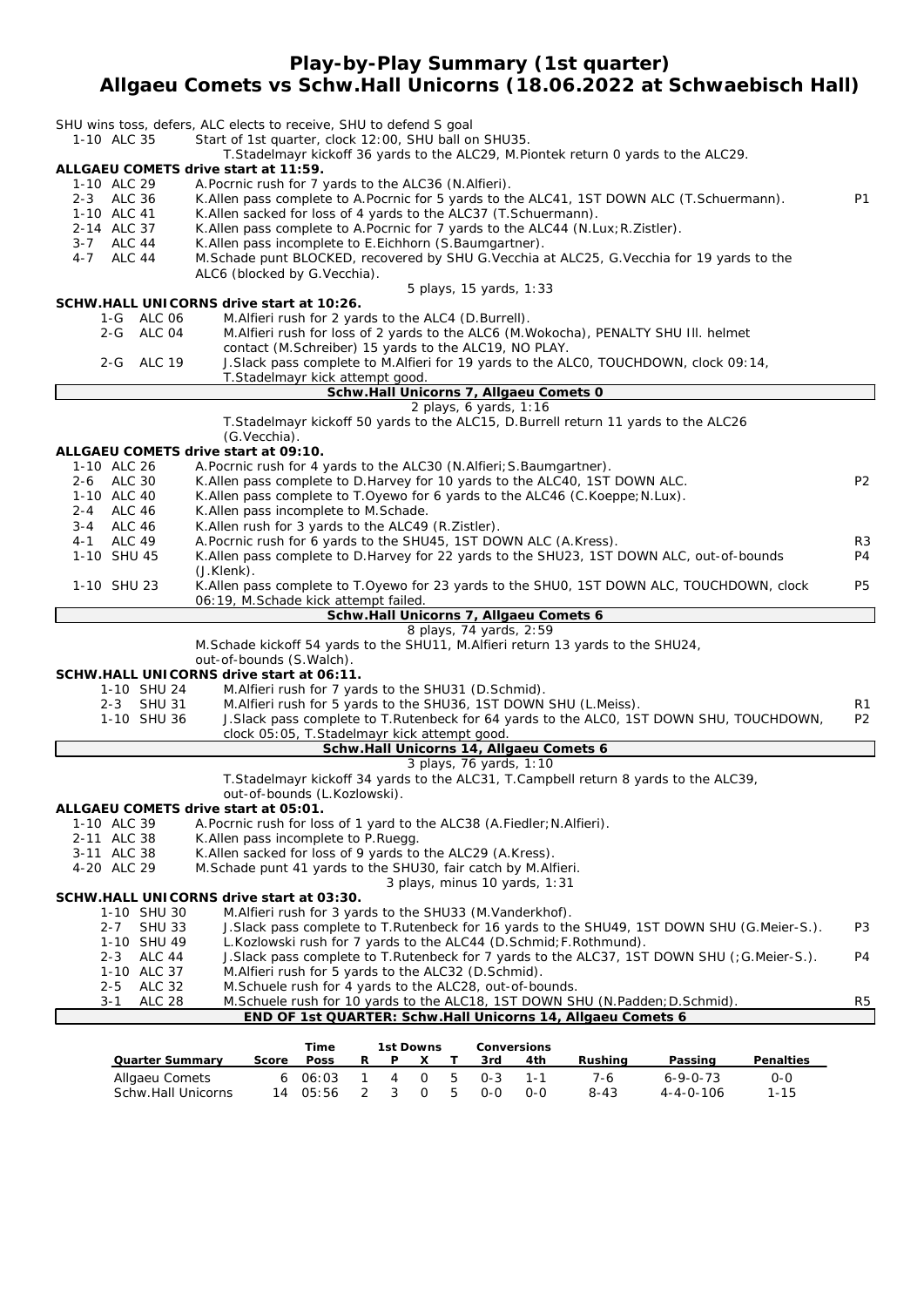# **Play-by-Play Summary (2nd quarter) Allgaeu Comets vs Schw.Hall Unicorns (18.06.2022 at Schwaebisch Hall)**

|             | 1-10 ALC 18<br>1-10 ALC 18<br>2-4 ALC 12<br>3-2 ALC 10<br>1-G ALC 08<br>2-G ALC 05<br>2-G ALC 05 | Start of 2nd quarter, clock 12:00.<br>M. Schuele rush for 6 yards to the ALC12, out-of-bounds (S. Walch).<br>J.Slack pass complete to M.Boehringer for 2 yards to the ALC10 (G.Meier-S.; D.Schmid).<br>M. Alfieri rush for 2 yards to the ALC8, 1ST DOWN SHU (J. Guynn).<br>M. Alfieri rush for 3 yards to the ALC5, out-of-bounds (G. Meier-S.; D. Schmid).<br>Timeout Schw.Hall Unicorns, clock 09:59.<br>J.Slack pass complete to T.Rutenbeck for 5 yards to the ALCO, TOUCHDOWN, clock 09:52,<br>T.Stadelmayr kick attempt good. | R <sub>6</sub> |
|-------------|--------------------------------------------------------------------------------------------------|--------------------------------------------------------------------------------------------------------------------------------------------------------------------------------------------------------------------------------------------------------------------------------------------------------------------------------------------------------------------------------------------------------------------------------------------------------------------------------------------------------------------------------------|----------------|
|             |                                                                                                  | Schw.Hall Unicorns 21, Allgaeu Comets 6                                                                                                                                                                                                                                                                                                                                                                                                                                                                                              |                |
|             |                                                                                                  | 12 plays, 70 yards, 5:44                                                                                                                                                                                                                                                                                                                                                                                                                                                                                                             |                |
|             |                                                                                                  | T. Stadelmayr kickoff 27 yards to the ALC38, T. Campbell return 17 yards to the SHU45                                                                                                                                                                                                                                                                                                                                                                                                                                                |                |
|             |                                                                                                  | (D.Foellinger).                                                                                                                                                                                                                                                                                                                                                                                                                                                                                                                      |                |
|             |                                                                                                  | ALLGAEU COMETS drive start at 09:46.                                                                                                                                                                                                                                                                                                                                                                                                                                                                                                 |                |
| 1-10 SHU 45 |                                                                                                  | K. Allen rush for 7 yards to the SHU38 (N. Alfieri).                                                                                                                                                                                                                                                                                                                                                                                                                                                                                 |                |
| 2-3 SHU 38  |                                                                                                  | K. Allen rush for 6 yards to the SHU32, 1ST DOWN ALC (S. Butsch).                                                                                                                                                                                                                                                                                                                                                                                                                                                                    | R6             |
| 1-10 SHU 32 |                                                                                                  | K.Allen pass incomplete to A.Pocrnic.                                                                                                                                                                                                                                                                                                                                                                                                                                                                                                |                |
| 2-10 SHU 32 |                                                                                                  | K. Allen pass incomplete to P. Ruegg.                                                                                                                                                                                                                                                                                                                                                                                                                                                                                                | <b>P7</b>      |
| 3-10 SHU 32 |                                                                                                  | K. Allen pass complete to P. Ruegg for 32 yards to the SHUO, 1ST DOWN ALC, TOUCHDOWN, clock<br>08:36, A.Pocrnic rush attempt good.                                                                                                                                                                                                                                                                                                                                                                                                   |                |
|             |                                                                                                  | Schw.Hall Unicorns 21, Allgaeu Comets 14                                                                                                                                                                                                                                                                                                                                                                                                                                                                                             |                |
|             |                                                                                                  | 5 plays, 45 yards, 1:17                                                                                                                                                                                                                                                                                                                                                                                                                                                                                                              |                |
|             |                                                                                                  | M.Schade kickoff -34 yards to the ALC1, M.Alfieri return -67 yards to the SHU32                                                                                                                                                                                                                                                                                                                                                                                                                                                      |                |
|             |                                                                                                  | (E.Eichhorn; N.Padden).                                                                                                                                                                                                                                                                                                                                                                                                                                                                                                              |                |
|             |                                                                                                  | SCHW.HALL UNICORNS drive start at 08:29.                                                                                                                                                                                                                                                                                                                                                                                                                                                                                             |                |
|             | 1-10 SHU 32                                                                                      | PENALTY SHU Delay of Game (J.Slack) 5 yards to the SHU27.                                                                                                                                                                                                                                                                                                                                                                                                                                                                            |                |
|             | 1-15 SHU 27                                                                                      | J. Slack pass complete to A. Minton for 34 yards to the ALC39 (S. Walch), PENALTY SHU                                                                                                                                                                                                                                                                                                                                                                                                                                                | X7             |
|             |                                                                                                  | Offense Pass Interference (A.Minton) 14 yards to the SHU13, NO PLAY, PENALTY ALC Personal                                                                                                                                                                                                                                                                                                                                                                                                                                            |                |
|             |                                                                                                  | Foul (S. Walch) 15 yards to the SHU28, 1ST DOWN SHU.                                                                                                                                                                                                                                                                                                                                                                                                                                                                                 |                |
|             | 1-10 SHU 28                                                                                      | M. Schuele rush for 4 yards to the SHU32 (N. Padden).                                                                                                                                                                                                                                                                                                                                                                                                                                                                                |                |
| $2 - 6$     | <b>SHU 32</b>                                                                                    | J. Slack pass complete to M. Boehringer for 16 yards to the SHU48, 1ST DOWN SHU                                                                                                                                                                                                                                                                                                                                                                                                                                                      | P8             |
|             |                                                                                                  | (D.Burrell; N.Padden).                                                                                                                                                                                                                                                                                                                                                                                                                                                                                                               |                |
|             | 1-10 SHU 48                                                                                      | M. Schuele rush for 2 yards to the 50 yardline (N. Padden).                                                                                                                                                                                                                                                                                                                                                                                                                                                                          |                |
| $2 - 8$     | <b>SHU 50</b>                                                                                    | J. Slack pass incomplete to T. Rutenbeck, dropped pass.                                                                                                                                                                                                                                                                                                                                                                                                                                                                              |                |
| $3 - 8$     | <b>SHU 50</b>                                                                                    | J. Slack rush for loss of 8 yards to the SHU42, fumble forced by M. Wokocha, fumble by                                                                                                                                                                                                                                                                                                                                                                                                                                               |                |
|             |                                                                                                  | J. Slack recovered by ALC J. Wagner at SHU43.                                                                                                                                                                                                                                                                                                                                                                                                                                                                                        |                |
|             |                                                                                                  | 5 plays, 11 yards, 2:11                                                                                                                                                                                                                                                                                                                                                                                                                                                                                                              |                |

### **ALLGAEU COMETS drive start at 06:18.**

1-10 SHU 43 K.Allen rush for loss of 1 yard to the SHU44, fumble forced by S.Baumgartner, fumble by K.Allen recovered by SHU J.Klenk at SHU47.

*1 play, minus 4 yards, 0:20*

### **SCHW.HALL UNICORNS drive start at 05:58.**

|             | FIW.FIALL UNILURIN.3 UHVE STALL AL U.S. 30.                                                                            |                  |
|-------------|------------------------------------------------------------------------------------------------------------------------|------------------|
| 1-10 SHU 47 | M. Schuele rush for 2 yards to the SHU49 (F. Rothmund; J. Wagner).                                                     |                  |
| 2-8 SHU 49  | J. Slack pass complete to L. Fritzen for 8 yards to the ALC43, 1ST DOWN SHU (E. Eichhorn).                             | P9               |
| 1-10 ALC 43 | L. Fritzen rush for no gain to the ALC43 (E. Eichhorn).                                                                |                  |
| 2-10 ALC 43 | M. Alfieri rush for 4 yards to the ALC39 (J. Wagner; D. Burrell).                                                      |                  |
| 3-6 ALC 39  | J. Slack pass incomplete to T. Rutenbeck, PENALTY ALC Defense Offside (J. Zinnecker) 5 yards<br>to the ALC34, NO PLAY. |                  |
| 3-1 ALC 34  | M. Alfieri rush for 6 yards to the ALC28, 1ST DOWN SHU (; D. Burrell).                                                 | R <sub>1</sub> C |
| 1-10 ALC 28 | M. Alfieri rush for 7 yards to the ALC21 (J. Guynn; D. Burrell).                                                       |                  |
| 2-3 ALC 21  | L. Kozlowski rush for 6 yards to the ALC15, 1ST DOWN SHU (J. Wagner; N. Padden).                                       | R <sub>11</sub>  |
| 1-10 ALC 15 | L.Kozlowski rush for no gain to the ALC15 (G.Meier-S.; D.Burrell), PENALTY SHU Offense                                 |                  |
|             | Holding (A. Vergani) 10 yards to the ALC25, NO PLAY.                                                                   |                  |
| 1-20 ALC 25 | J. Slack pass complete to M. Boehringer for 25 yards to the ALCO, 1ST DOWN SHU, TOUCHDOWN,                             | P <sub>12</sub>  |
|             | clock 02:48, T.Stadelmayr kick attempt good.                                                                           |                  |
|             | Cohu Holl Unicorne 28 Allgoou Comete 14                                                                                |                  |

#### **Schw.Hall Unicorns 28, Allgaeu Comets 14** *8 plays, 53 yards, 3:10*

T.Stadelmayr kickoff 60 yards to the ALC5, out-of-bounds, ALC ball on ALC35.

### **ALLGAEU COMETS drive start at 02:48.**

1-10 ALC 35 A.Pocrnic rush for no gain to the ALC35 (T.Schuermann;H.Bendel).

- 2-10 ALC 35 K.Allen pass complete to P.Ruegg for 1 yard to the ALC36 (T.Schuermann).<br>3-9 ALC 36 K.Allen rush for loss of 2 yards to the ALC34 (R.Zistler).
- 3-9 ALC 36 K.Allen rush for loss of 2 yards to the ALC34 (R.Zistler).
- 4-11 ALC 34 K.Allen sacked for loss of 12 yards to the ALC22 (H.Bendel).
	- *4 plays, minus 13 yards, 2:10*

### **SCHW.HALL UNICORNS drive start at 00:38.**

- 1-10 ALC 22 J.Slack pass incomplete to A.Minton, dropped pass.
	- 2-10 ALC 22 M.Alfieri rush for 2 yards to the ALC20, out-of-bounds (D.Burrell;G.Meier-S.).
	- 3-8 ALC 20 J.Slack pass complete to M.Alfieri for 15 yards to the ALC5, 1ST DOWN SHU (G.Meier-S.). P13<br>1-G ALC 05 M.Alfieri rush for 2 yards to the ALC3 (N.Padden).
- M.Alfieri rush for 2 yards to the ALC3 (N.Padden).
- 2-G ALC 03 Timeout Schw.Hall Unicorns, clock 00:04.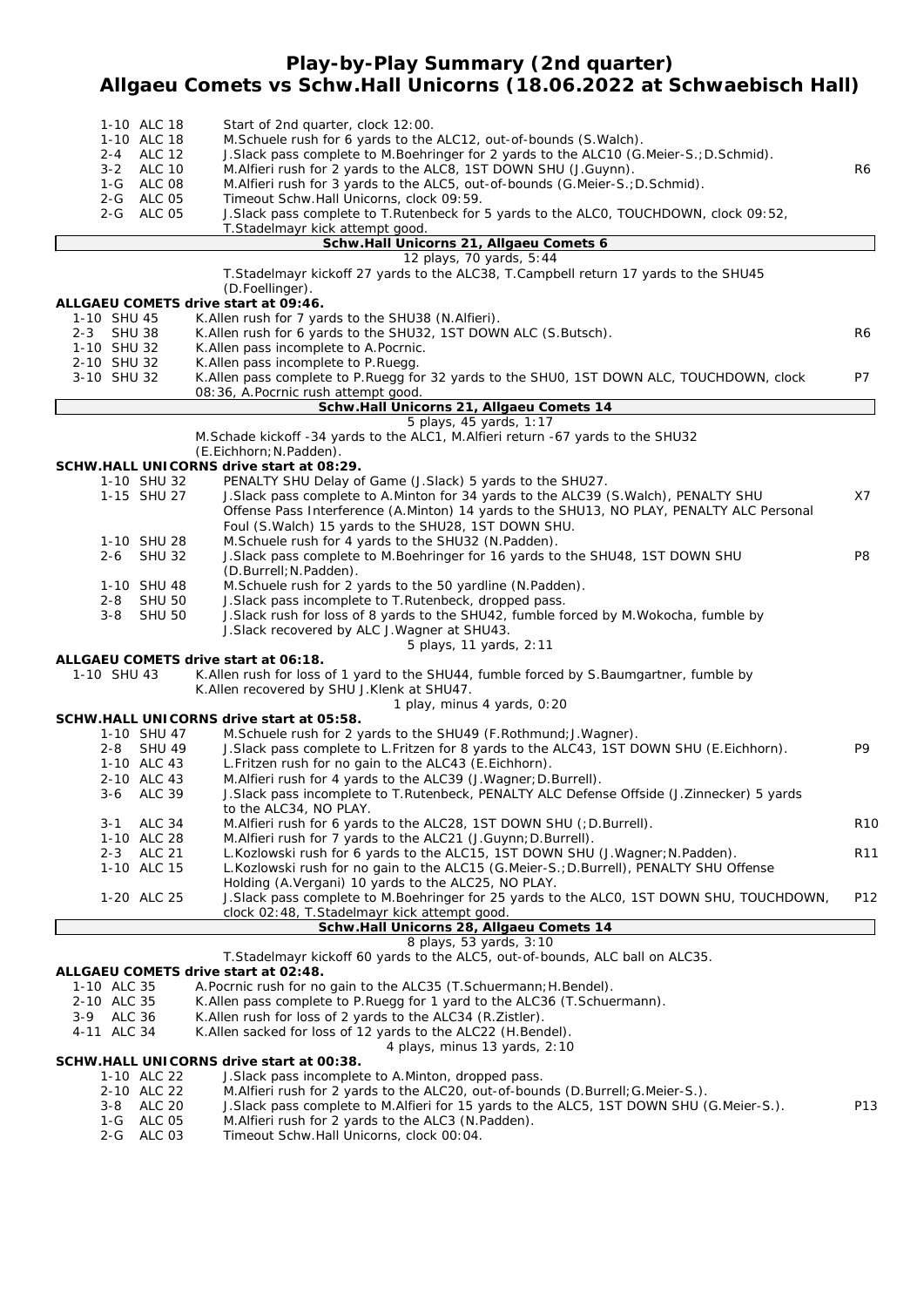# **Play-by-Play Summary (2nd quarter) Allgaeu Comets vs Schw.Hall Unicorns (18.06.2022 at Schwaebisch Hall)**

2-G ALC 03 J.Slack pass incomplete to T.Rutenbeck.

End of half, clock 00:00. *5 plays, 19 yards, 0:38* **END OF 2nd QUARTER: Schw.Hall Unicorns 28, Allgaeu Comets 14 Time 1st Downs Conversions**<br>**Score Poss R P X T 3rd 4th Quarter Summary Score Poss R P X T 3rd 4th Rushing Passing Penalties** Allgaeu Comets 8 03:47 1 1 0 2 1-2 0-1 6-(-5) 2-4-0-33 2-20 Schw.Hall Unicorns 14 08:13 3 4 1 8 3-4 0-0 14-39 6-9-0-71 3-29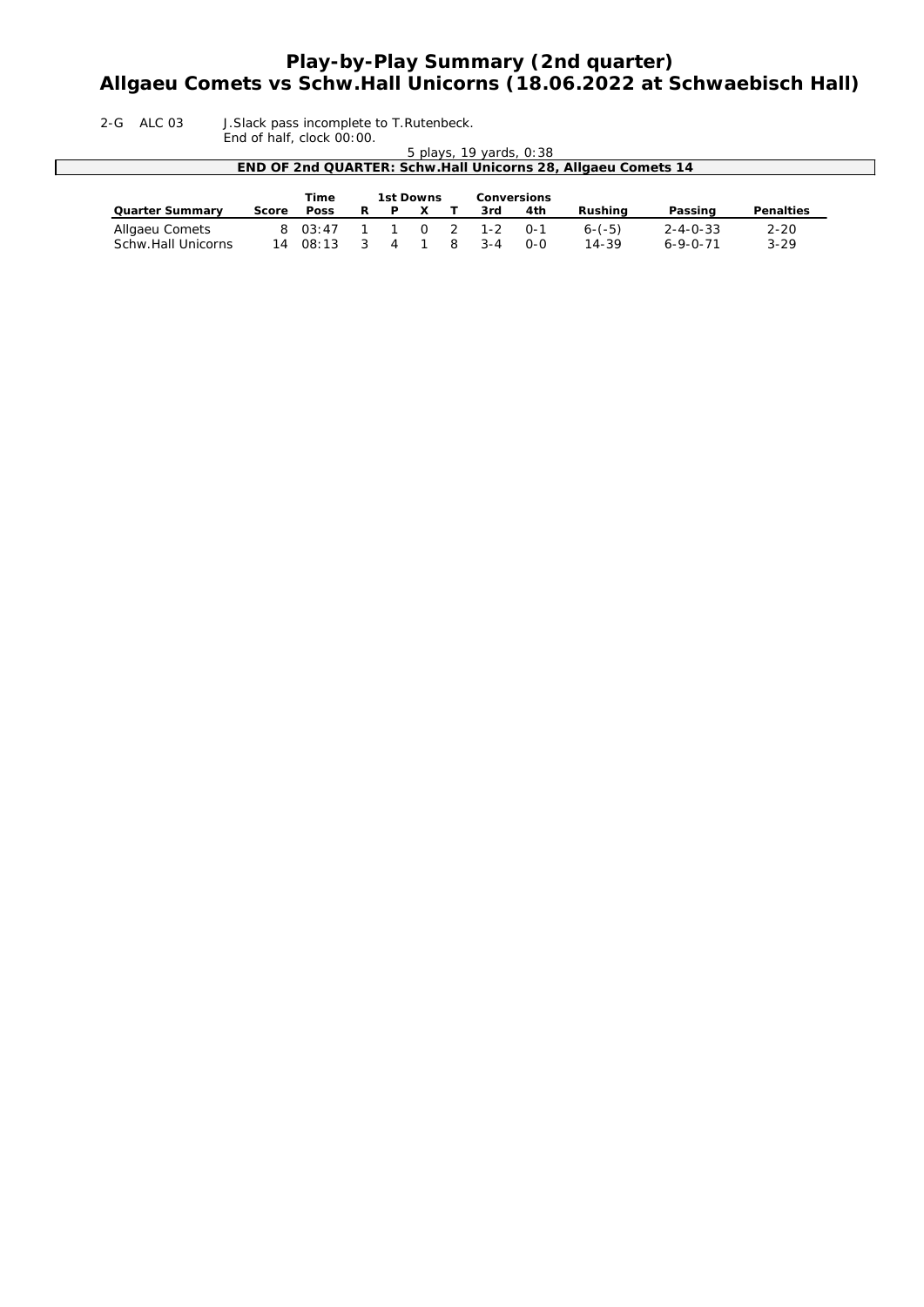### **Quickie Statistics (Halftime) Allgaeu Comets vs Schw.Hall Unicorns (18.06.2022 at Schwaebisch Hall)**

|                                   | <b>ALC</b>   | <b>SHU</b>    |
|-----------------------------------|--------------|---------------|
| Score                             | 14           | 28            |
| <b>FIRST DOWNS</b>                | 7            | 1.3           |
| <b>RUSHES-YARDS (NET)</b>         | $13 - 1$     | 22-82         |
| <b>PASSING YDS (NET)</b>          | 106          | 177           |
| Passes Att-Comp-Int               | $13 - 8 - 0$ | $13 - 10 - 0$ |
| <b>TOTAL OFFENSE PLAYS-YARDS</b>  | 26-107       | 35-259        |
| <b>Fumble Returns-Yards</b>       | $0 - 0$      | $O-O$         |
| Punt Returns-Yards                | $0 - 0$      | $1 - 38$      |
| Kickoff Returns-Yards             | $4 - 36$     | $2 - 54$      |
| <b>Interception Returns-Yards</b> | $0 - 0$      | $0 - 0$       |
| Punts (Number-Avg)                | $2 - 20.5$   | $0 - 0.0$     |
| Fumbles-Lost                      | $1 - 1$      | $1 - 1$       |
| Penalties-Yards                   | $2 - 20$     | $4 - 44$      |
| Possession Time                   | 09:50        | 14:09         |
| <b>Third-Down Conversions</b>     | 1 of $5$     | 4 of 5        |
| Fourth-Down Conversions           | 1 of 2       | $0$ of $0$    |

**Rushing No. Gain Loss Net TD Lg Avg** M.Alfieri 12 48 0 48 0 7 4.0<br>M.Schuele 6 28 0 28 0 10 4.7

L.Kozlowski 2 13 0 13 0 7 6.5 L.Fritzen 1 0 0 0 0 0 0.0

M.Schuele 6 28 0 28 0 10 4.7

### **Allgaeu Comets Schw.Hall Unicorns**

| Rushing   | No. Gain Loss Net TD Lg Avg |                      |  |  |  |
|-----------|-----------------------------|----------------------|--|--|--|
| A.Pocrnic |                             | 5 17 1 16 0 7 3.2    |  |  |  |
| K.Allen   |                             | 8 16 31 -15 0 7 -1.9 |  |  |  |

| Passing             | $C - A - I$       | Ydsl           | TD<br>Long Sack      |             | Passing                           | $C - A - I$ |                 | Yds TD  | Long Sack     |          |
|---------------------|-------------------|----------------|----------------------|-------------|-----------------------------------|-------------|-----------------|---------|---------------|----------|
| K.Allen             | $8 - 13 - 0$      | 106            | $\mathcal{P}$<br>32  | 3           | J.Slack                           |             | $10 - 13 - 0$   | 177     | 64<br>4       | $\Omega$ |
| Receiving           | Yards<br>No.      | TD             | Long                 |             | Receiving                         |             | No. Yards       | TD      | Long          |          |
| P.Ruegg             | 2                 | 33             | 32                   |             | T.Rutenbeck                       | 4           | 92              | 2       | 64            |          |
| D.Harvey            | 2                 | 32<br>0        | 22                   |             | M.Boehringer                      | 3           | 43              |         | 25            |          |
| T.Oyewo             | 2                 | 29             | 23                   |             | M.Alfieri                         | 2           | 34              |         | 19            |          |
| A.Pocrnic           | 2                 | 12<br>$\Omega$ |                      |             | L.Fritzen                         | 1           | 8               | O       | 8             |          |
| Puntina             | <b>Yds</b><br>No. |                | Avg Long In20        | ΤВ          | Punting                           | No.         | <b>Yds</b>      |         | Avg Long In20 | TВ       |
| <b>TEAM</b>         | 0                 | 0.0            | $\Omega$<br>$\Omega$ | $\mathbf 0$ |                                   |             |                 |         |               |          |
| M.Schade            | 41                | 41.0           | 41<br>0              | 0           |                                   |             |                 |         |               |          |
| <b>Punt Returns</b> | No. Yards         | TD.            | Long                 |             | <b>Punt Returns</b><br>G. Vecchia |             | No. Yards<br>38 | TD<br>O | Long<br>19    |          |
| <b>Kick Returns</b> | No. Yards         | TD.            | Lona                 |             | <b>Kick Returns</b>               |             | No. Yards       | TD      | Lona          |          |

| T.Campbell     |                 |       | 2                   | 25                                                                             | $\Omega$     | 17                 | M.Alfieri                                                                   | $\mathcal{P}$ | -54   | 0            | 13       |  |  |  |
|----------------|-----------------|-------|---------------------|--------------------------------------------------------------------------------|--------------|--------------------|-----------------------------------------------------------------------------|---------------|-------|--------------|----------|--|--|--|
| M.Piontek      |                 |       |                     | 0                                                                              | O            | Ω                  |                                                                             |               |       |              |          |  |  |  |
| <b>Tackles</b> |                 |       | UA-A                | Total                                                                          | <b>Sacks</b> | TFL                | <b>Tackles</b>                                                              | UA-A          | Total | <b>Sacks</b> | TFL      |  |  |  |
| N.Padden       |                 |       | $3 - 4$             |                                                                                |              | Ω<br>$\mathcal{L}$ | T.Schuermann                                                                | $3 - 1$       | 4     |              |          |  |  |  |
| D.Schmid       |                 |       | $2 - 4$             | 6                                                                              |              | Ω                  | N.Alfieri                                                                   | $2 - 2$       | 4     |              |          |  |  |  |
| G.Meier-S.     |                 |       | $2 - 4$             | 6                                                                              |              | O<br>Ο             | R. Zistler                                                                  | $2 - 1$       |       | O            |          |  |  |  |
| D.Burrell      |                 |       | 1-5                 | 6                                                                              |              | O<br>Ο             | A.Kress                                                                     | $2 - 0$       |       |              |          |  |  |  |
|                | Otr             | Time  | <b>Scoring Play</b> |                                                                                |              |                    |                                                                             |               |       |              | V-H      |  |  |  |
|                | 1st             | 09:14 |                     |                                                                                |              |                    | SHU - M.Alfieri 19 yd pass from J.Slack (T.Stadelmayr kick), 2-25 1:16      |               |       |              | $0 - 7$  |  |  |  |
|                |                 | 06:19 |                     |                                                                                |              |                    | ALC - T.Oyewo 23 yd pass from K.Allen (M.Schade kick failed), 8-74 2:59     |               |       |              | $6 - 7$  |  |  |  |
|                |                 | 05:05 |                     |                                                                                |              |                    | SHU - T. Rutenbeck 64 yd pass from J. Slack (T. Stadelmayr kick), 3-76 1:10 |               |       |              | $6 - 14$ |  |  |  |
|                | 2 <sub>nd</sub> | 09:52 |                     |                                                                                |              |                    | SHU - T. Rutenbeck 5 yd pass from J. Slack (T. Stadelmayr kick), 12-70 5:44 |               |       |              | $6 - 21$ |  |  |  |
|                |                 | 08:36 |                     | ALC - P.Ruegg 32 yd pass from K.Allen (A.Pocrnic rush), 5-45 1:17<br>$14 - 21$ |              |                    |                                                                             |               |       |              |          |  |  |  |
|                |                 |       |                     |                                                                                |              |                    |                                                                             |               |       |              |          |  |  |  |

02:48 SHU - M.Boehringer 25 yd pass from J.Slack (T.Stadelmayr kick), 8-53 3:10 14 - 28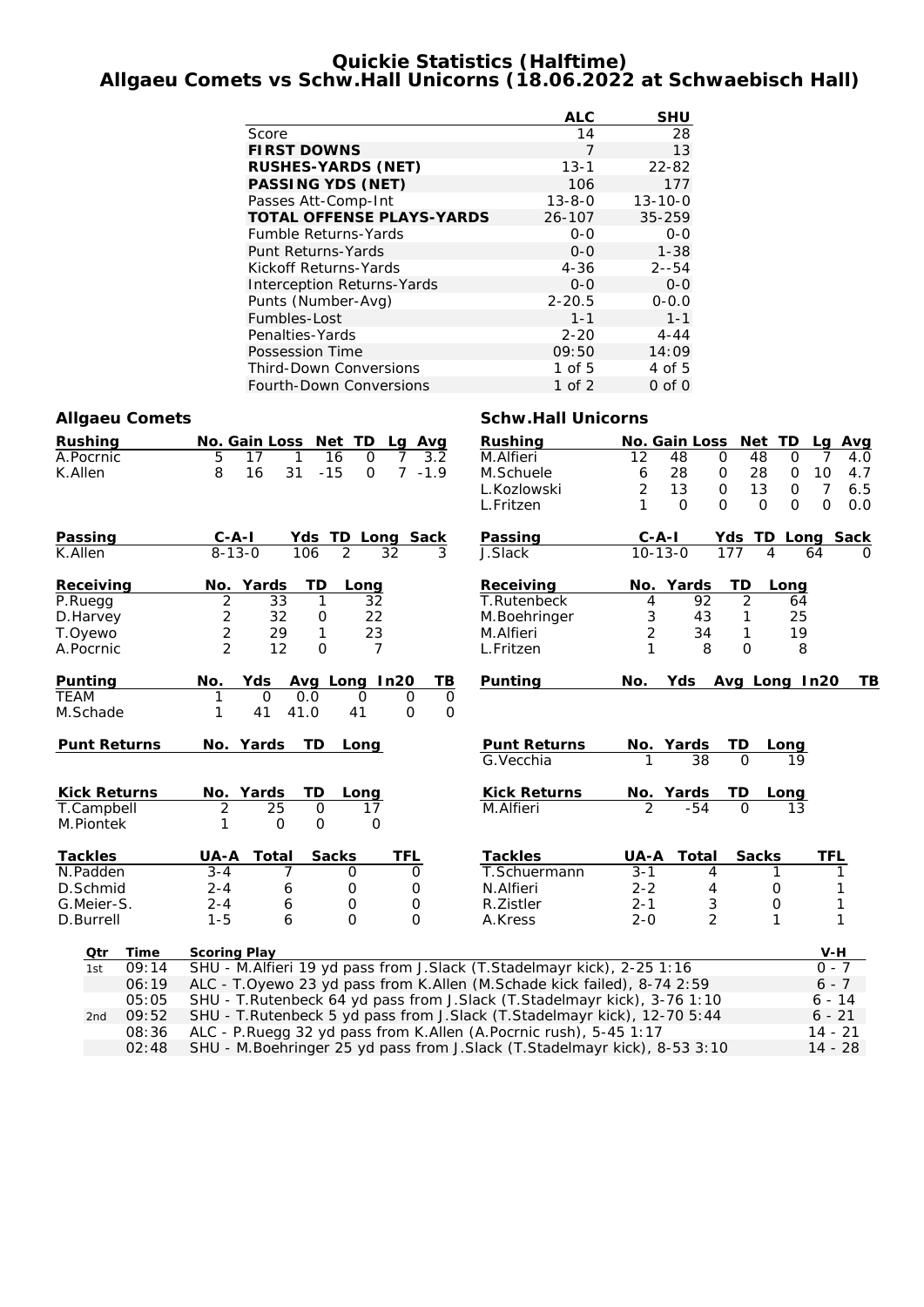### **Play-by-Play Summary (3rd quarter) Allgaeu Comets vs Schw.Hall Unicorns (18.06.2022 at Schwaebisch Hall)**

|                           |               |                              | Start of 3rd quarter, clock 12:00, ALC ball on ALC35.                                                                                                                                      |                 |
|---------------------------|---------------|------------------------------|--------------------------------------------------------------------------------------------------------------------------------------------------------------------------------------------|-----------------|
|                           |               |                              | M. Schade kickoff 65 yards to the SHU0, M. Alfieri return 18 yards to the SHU18 (D. Schmid),                                                                                               |                 |
|                           |               |                              | PENALTY ALC Face Mask (T.Campbell) 15 yards to the SHU33, 1st and 10, SHU ball on SHU33.                                                                                                   |                 |
|                           |               |                              | SCHW.HALL UNICORNS drive start at 11:51.                                                                                                                                                   |                 |
|                           |               | 1-10 SHU 33                  | M. Schuele rush for 6 yards to the SHU39 (F. Rothmund).                                                                                                                                    |                 |
|                           |               | 2-4 SHU 39<br>1-10 ALC 28    | J. Slack pass complete to T. Rutenbeck for 33 yards to the ALC28, 1ST DOWN SHU (D. Burrell).<br>M. Schuele rush for 5 yards to the ALC23 (N. Padden), PENALTY ALC Face Mask (N. Padden) 11 | P14<br>X15      |
|                           |               |                              | yards to the ALC12, 1ST DOWN SHU.                                                                                                                                                          |                 |
|                           |               | 1-10 ALC 12                  | J. Slack sacked for loss of 5 yards to the ALC17 (L. Meiss).                                                                                                                               |                 |
|                           |               | 2-15 ALC 17                  | J. Slack pass complete to M. Boehringer for 10 yards to the ALC7 (D. Burrell).                                                                                                             |                 |
|                           |               | 3-5 ALC 07                   | J. Slack pass complete to A. Minton for 7 yards to the ALCO, 1ST DOWN SHU, TOUCHDOWN, clock                                                                                                | P <sub>16</sub> |
|                           |               |                              | 09:26, T.Stadelmayr kick attempt good, PENALTY ALC Personal Foul declined.                                                                                                                 |                 |
|                           |               |                              | Schw.Hall Unicorns 35, Allgaeu Comets 14                                                                                                                                                   |                 |
|                           |               |                              | 6 plays, 67 yards, 2:25                                                                                                                                                                    |                 |
|                           |               |                              | T. Stadelmayr kickoff 65 yards to the ALCO, touchback.                                                                                                                                     |                 |
|                           |               |                              | ALLGAEU COMETS drive start at 09:26.                                                                                                                                                       |                 |
| 1-10 ALC 25<br>2-5 ALC 30 |               |                              | K. Allen pass complete to P. Ruegg for 5 yards to the ALC30 (G. Vecchia).<br>A.Pocrnic rush for 10 yards to the ALC40, 1ST DOWN ALC (C.Koeppe; G.Vecchia), PENALTY SHU                     | Χ9              |
|                           |               |                              | Personal Foul (C.Koeppe) 15 yards to the SHU45, 1ST DOWN ALC.                                                                                                                              |                 |
| 1-10 SHU 45               |               |                              | K. Allen rush for 28 yards to the SHU17, 1ST DOWN ALC (H. Bendel).                                                                                                                         | R <sub>10</sub> |
| 1-10 SHU 17               |               |                              | A.Pocrnic rush for 2 yards to the SHU15 (A.Fiedler; R.Zistler).                                                                                                                            |                 |
| 2-8                       | <b>SHU 15</b> |                              | P.Ruegg rush for 3 yards to the SHU12, out-of-bounds (T.Loeffler; H.Bendel).                                                                                                               |                 |
| $3 - 5$                   | <b>SHU 12</b> |                              | K.Allen pass complete to P.Ruegg for 8 yards to the SHU4, 1ST DOWN ALC                                                                                                                     | P11             |
|                           |               |                              | (C.Koeppe; G.Vecchia).                                                                                                                                                                     |                 |
| $1-G$                     | SHU 04        |                              | K. Allen rush for 3 yards to the SHU1 (J. Klenk; G. Vecchia), PENALTY SHU Face Mask                                                                                                        | X12             |
|                           |               |                              | (G. Vecchia) 0 yards to the SHU1, 1ST DOWN ALC.                                                                                                                                            |                 |
| $1-G$                     | <b>SHU 01</b> |                              | A.Pocrnic rush for 1 yard to the SHUO, TOUCHDOWN, clock 06:32, M.Schade kick attempt good.                                                                                                 |                 |
|                           |               |                              | Schw.Hall Unicorns 35, Allgaeu Comets 21                                                                                                                                                   |                 |
|                           |               |                              | 8 plays, 75 yards, 2:54                                                                                                                                                                    |                 |
|                           |               |                              | M. Schade kickoff 65 yards to the SHU0, touchback.                                                                                                                                         |                 |
|                           |               |                              | SCHW.HALL UNICORNS drive start at 06:32.                                                                                                                                                   |                 |
|                           | $2 - 6$       | 1-10 SHU 25<br><b>SHU 29</b> | L.Kozlowski rush for 4 yards to the SHU29 (N.Padden).<br>L. Kozlowski rush for 7 yards to the SHU36, 1ST DOWN SHU (D. Schmid).                                                             | R17             |
|                           |               | 1-10 SHU 36                  | L. Kozlowski rush for 7 yards to the SHU43 (M. Wokocha).                                                                                                                                   |                 |
|                           | $2 - 3$       | <b>SHU 43</b>                | M.Schuele rush for 2 yards to the SHU45 (N.Padden).                                                                                                                                        |                 |
|                           | $3 - 1$       | <b>SHU 45</b>                | M. Schuele rush for 4 yards to the SHU49, 1ST DOWN SHU (N. Padden).                                                                                                                        | R <sub>18</sub> |
|                           |               | 1-10 SHU 49                  | J. Slack pass incomplete to T. Rutenbeck.                                                                                                                                                  |                 |
|                           |               | 2-10 SHU 49                  | L.Kozlowski rush for 11 yards to the ALC40, 1ST DOWN SHU (F.Sencar).                                                                                                                       | R <sub>19</sub> |
|                           |               | 1-10 ALC 40                  | J. Slack pass complete to T. Rutenbeck for 12 yards to the ALC28, 1ST DOWN SHU (D. Burrell).                                                                                               | P <sub>20</sub> |
|                           |               | 1-10 ALC 28                  | Timeout Allgaeu Comets, clock 02:39.                                                                                                                                                       |                 |
|                           |               | 1-10 ALC 28                  | L. Kozlowski rush for 6 yards to the ALC22 (M. Wokocha).                                                                                                                                   |                 |
|                           |               | 2-4 ALC 22                   | M. Schuele rush for 3 yards to the ALC19 (J. Wagner; F. Rothmund).                                                                                                                         |                 |
|                           | $3 - 1$       | <b>ALC 19</b>                | M.Schuele rush for 14 yards to the ALC5, 1ST DOWN SHU (D.Schmid).                                                                                                                          | R21             |
|                           |               | 1-G ALC 05                   | M.Schuele rush for 5 yards to the ALCO, TOUCHDOWN, clock 00:51, T.Stadelmayr kick attempt                                                                                                  |                 |
|                           |               |                              | good.<br>Schw.Hall Unicorns 42, Allgaeu Comets 21                                                                                                                                          |                 |
|                           |               |                              | 12 plays, 75 yards, 5:41                                                                                                                                                                   |                 |
|                           |               |                              | T. Stadelmayr kickoff 65 yards to the ALCO, touchback.                                                                                                                                     |                 |
|                           |               |                              | ALLGAEU COMETS drive start at 00:51.                                                                                                                                                       |                 |
| 1-10 ALC 25               |               |                              | T.Campbell rush for 1 yard to the ALC26 (K.Tahsinoglou).                                                                                                                                   |                 |

2-9 ALC 26 K.Allen rush for 7 yards to the ALC33 (G.Vecchia).

|                        |       |                 |   |           |   |         |                    | END OF 3rd QUARTER: Schw.Hall Unicorns 42, Allgaeu Comets 21 |                  |                  |
|------------------------|-------|-----------------|---|-----------|---|---------|--------------------|--------------------------------------------------------------|------------------|------------------|
|                        |       |                 |   |           |   |         |                    |                                                              |                  |                  |
|                        |       | Time            |   | 1st Downs |   |         | <b>Conversions</b> |                                                              |                  |                  |
| <b>Quarter Summary</b> | Score | <b>Poss</b>     | R | P         |   | 3rd     | 4th                | Rushina                                                      | Passing          | <b>Penalties</b> |
| Allgaeu Comets         |       | 7 03:45 2 1 2 5 |   |           |   | $1 - 1$ | റ-റ                | 8-55                                                         | $2 - 2 - 0 - 13$ | $2 - 26$         |
| Schw.Hall Unicorns     | 14    | 08:06           | 4 | ્ર        | 8 | $3 - 3$ | 0-0                | $13-69$                                                      | $4 - 5 - 0 - 62$ | $2 - 15$         |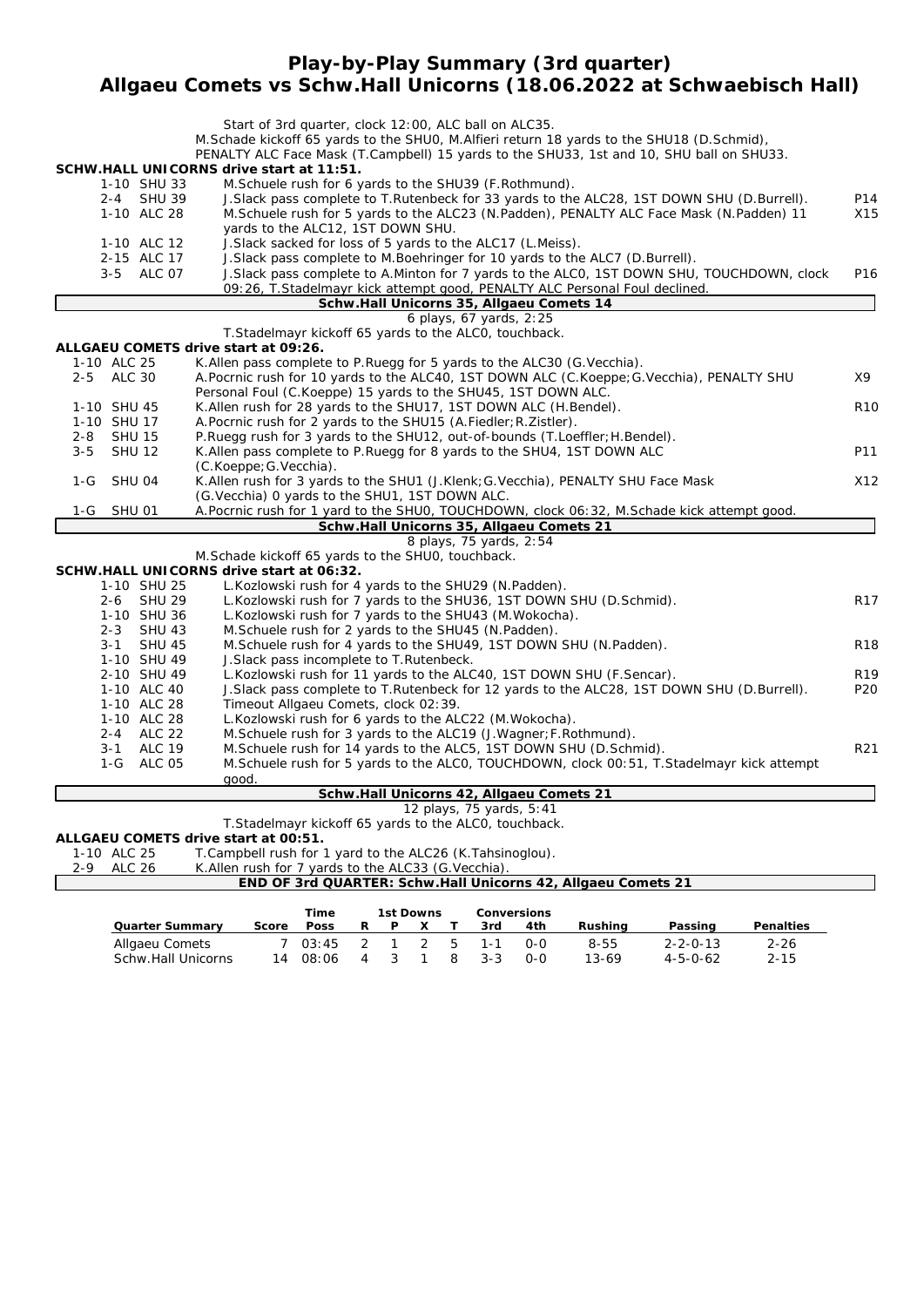### **Play-by-Play Summary (4th quarter) Allgaeu Comets vs Schw.Hall Unicorns (18.06.2022 at Schwaebisch Hall)**

| 3-2 ALC 33<br>$3 - 2$<br><b>ALC 33</b><br>1-10 ALC 38<br>$1-G$<br><b>SHU 02</b><br>2-G SHU 02 | Start of 4th quarter, clock 12:00.<br>T. Campbell rush for 5 yards to the ALC38, 1ST DOWN ALC (H. Krauss; K. Tahsinoglou).<br>K.Allen pass complete to D.Harvey for 60 yards to the SHU2, 1ST DOWN ALC (J.Klenk).<br>T.Campbell rush for no gain to the SHU2 (H.Bendel).<br>T.Campbell rush for no gain to the SHU2 (H.Bendel). | R13<br>P14 |
|-----------------------------------------------------------------------------------------------|---------------------------------------------------------------------------------------------------------------------------------------------------------------------------------------------------------------------------------------------------------------------------------------------------------------------------------|------------|
| 3-G SHU 02                                                                                    | Timeout Allgaeu Comets, clock 10:19.                                                                                                                                                                                                                                                                                            |            |
| 3-G SHU 02                                                                                    | A. Pocrnic rush for 2 yards to the SHUO, TOUCHDOWN, clock 10:12, M. Schade kick attempt                                                                                                                                                                                                                                         |            |
|                                                                                               | good.                                                                                                                                                                                                                                                                                                                           |            |
|                                                                                               | Schw.Hall Unicorns 42, Allgaeu Comets 28                                                                                                                                                                                                                                                                                        |            |
|                                                                                               | 7 plays, 75 yards, 2:46                                                                                                                                                                                                                                                                                                         |            |
|                                                                                               | M. Schade kickoff 65 yards to the SHUO, M. Alfieri return 15 yards to the SHU15 (D. Burrell).<br>SCHW.HALL UNICORNS drive start at 10:05.                                                                                                                                                                                       |            |
| 1-10 SHU 15                                                                                   | J. Slack pass complete to J. Lang for 4 yards to the SHU19 (J. Guynn).                                                                                                                                                                                                                                                          |            |
| 2-6 SHU 19                                                                                    | J. Slack pass complete to T. Rutenbeck for 4 yards to the SHU23, PENALTY SHU Offense                                                                                                                                                                                                                                            |            |
|                                                                                               | Holding (L.Maier) 10 yards to the SHU13.                                                                                                                                                                                                                                                                                        |            |
| 2-12 SHU 13                                                                                   | M. Schuele rush for 5 yards to the SHU18 (D. Schmid).                                                                                                                                                                                                                                                                           |            |
| $3 - 7$<br><b>SHU 18</b><br>$4 - 1$<br><b>SHU 24</b>                                          | J. Slack pass complete to M. Schuele for 6 yards to the SHU24, out-of-bounds (G. Meier-S.).<br>Timeout Allgaeu Comets, clock 07:55.                                                                                                                                                                                             |            |
| $4 - 1$<br><b>SHU 24</b>                                                                      | F.Brenner punt 55 yards to the ALC21, downed.                                                                                                                                                                                                                                                                                   |            |
|                                                                                               | 4 plays, 9 yards, 2:24                                                                                                                                                                                                                                                                                                          |            |
|                                                                                               | ALLGAEU COMETS drive start at 07:41.                                                                                                                                                                                                                                                                                            |            |
| 1-10 ALC 21                                                                                   | K.Allen pass incomplete to P.Ruegg, dropped pass.                                                                                                                                                                                                                                                                               |            |
| 2-10 ALC 21                                                                                   | K.Allen pass complete to A.Pocrnic for 16 yards to the ALC37, 1ST DOWN ALC (G.Vecchia).                                                                                                                                                                                                                                         | P15        |
| 1-10 ALC 37                                                                                   | K.Allen rush for 11 yards to the ALC48, 1ST DOWN ALC (S.Butsch).                                                                                                                                                                                                                                                                | R16        |
| 1-10 ALC 48                                                                                   | T.Campbell rush for 1 yard to the ALC49 (K.Tahsinoglou), PENALTY ALC Offense Holding                                                                                                                                                                                                                                            |            |
|                                                                                               | (N.Stojic) 10 yards to the ALC38, NO PLAY.                                                                                                                                                                                                                                                                                      |            |
| 1-20 ALC 38                                                                                   | K. Allen pass complete to P. Ruegg for 24 yards to the SHU38, 1ST DOWN ALC                                                                                                                                                                                                                                                      | P17        |
| 1-10 SHU 38                                                                                   | (K.Tahsinoglou; H.Krauss).<br>K. Allen rush for 3 yards to the SHU35 (T. Loeffler; S. Baumgartner).                                                                                                                                                                                                                             |            |
| <b>SHU 35</b><br>$2 - 7$                                                                      | K.Allen pass incomplete.                                                                                                                                                                                                                                                                                                        |            |
| $3 - 7$<br><b>SHU 35</b>                                                                      | T.Campbell rush for 2 yards to the SHU33, fumble forced by S.Butsch, fumble by T.Campbell                                                                                                                                                                                                                                       |            |
|                                                                                               | recovered by SHU S. Baumgartner at SHU30.                                                                                                                                                                                                                                                                                       |            |
|                                                                                               | 7 plays, 49 yards, 1:45                                                                                                                                                                                                                                                                                                         |            |
|                                                                                               | SCHW.HALL UNICORNS drive start at 05:56.                                                                                                                                                                                                                                                                                        |            |
| 1-10 SHU 30                                                                                   | M. Schuele rush for 1 yard to the SHU31 (L. Meiss).                                                                                                                                                                                                                                                                             |            |
| $2 - 9$<br><b>SHU 31</b>                                                                      | M. Schuele rush for 5 yards to the SHU36 (N. Padden).                                                                                                                                                                                                                                                                           |            |
| <b>SHU 36</b><br>$3 - 4$                                                                      | PENALTY ALC Defense Offside (J.Zinnecker) 5 yards to the SHU41, 1ST DOWN SHU.                                                                                                                                                                                                                                                   | X22        |
| 1-10 SHU 41<br>2-16 SHU 35                                                                    | J. Slack rush for loss of 6 yards to the SHU35.<br>M. Schuele rush for 4 yards to the SHU39 (F. Rothmund; N. Padden).                                                                                                                                                                                                           |            |
| 3-12 SHU 39                                                                                   | J. Slack pass complete to A. Minton for 34 yards to the ALC27, 1ST DOWN SHU, out-of-bounds.                                                                                                                                                                                                                                     | P23        |
| 1-10 ALC 27                                                                                   | M. Schuele rush for 6 yards to the ALC21 (N. Padden; D. Schmid).                                                                                                                                                                                                                                                                |            |
| 2-4 ALC 21                                                                                    | J. Slack pass complete to P. Prosinecki for 4 yards to the ALC17, 1ST DOWN SHU (F. Rothmund).                                                                                                                                                                                                                                   | P24        |
| 1-10 ALC 17                                                                                   | J. Slack rush for loss of 1 yard to the ALC18.                                                                                                                                                                                                                                                                                  |            |
| 2-11 ALC 18                                                                                   | J. Slack rush for loss of 1 yard to the ALC19.                                                                                                                                                                                                                                                                                  |            |
| 3-12 ALC 19                                                                                   | J. Slack rush for loss of 1 yard to the ALC20.                                                                                                                                                                                                                                                                                  |            |
|                                                                                               | End of game, clock 00:00.                                                                                                                                                                                                                                                                                                       |            |
|                                                                                               | 10 plays, 50 yards, 5:56                                                                                                                                                                                                                                                                                                        |            |
|                                                                                               | FINAL SCORE: Schw.Hall Unicorns 42, Allgaeu Comets 28                                                                                                                                                                                                                                                                           |            |

|                        |       | Time        | 1st Downs |    |  |     | <b>Conversions</b> |     |          |                   |                  |
|------------------------|-------|-------------|-----------|----|--|-----|--------------------|-----|----------|-------------------|------------------|
| <b>Quarter Summary</b> | Score | <b>Poss</b> | R.        | P. |  |     | 3rd                | 4th | Rushina  | Passing           | <b>Penalties</b> |
| Allgaeu Comets         |       | 03:40       |           |    |  |     | 3 0 5 2-3          | റ-റ | 7-26     | $3 - 5 - 0 - 100$ | $2 - 15$         |
| Schw.Hall Unicorns     |       | 08:20       |           |    |  | - 3 | $1 - 3$            | n-n | $9 - 12$ | $5 - 5 - 0 - 52$  | $1 - 10$         |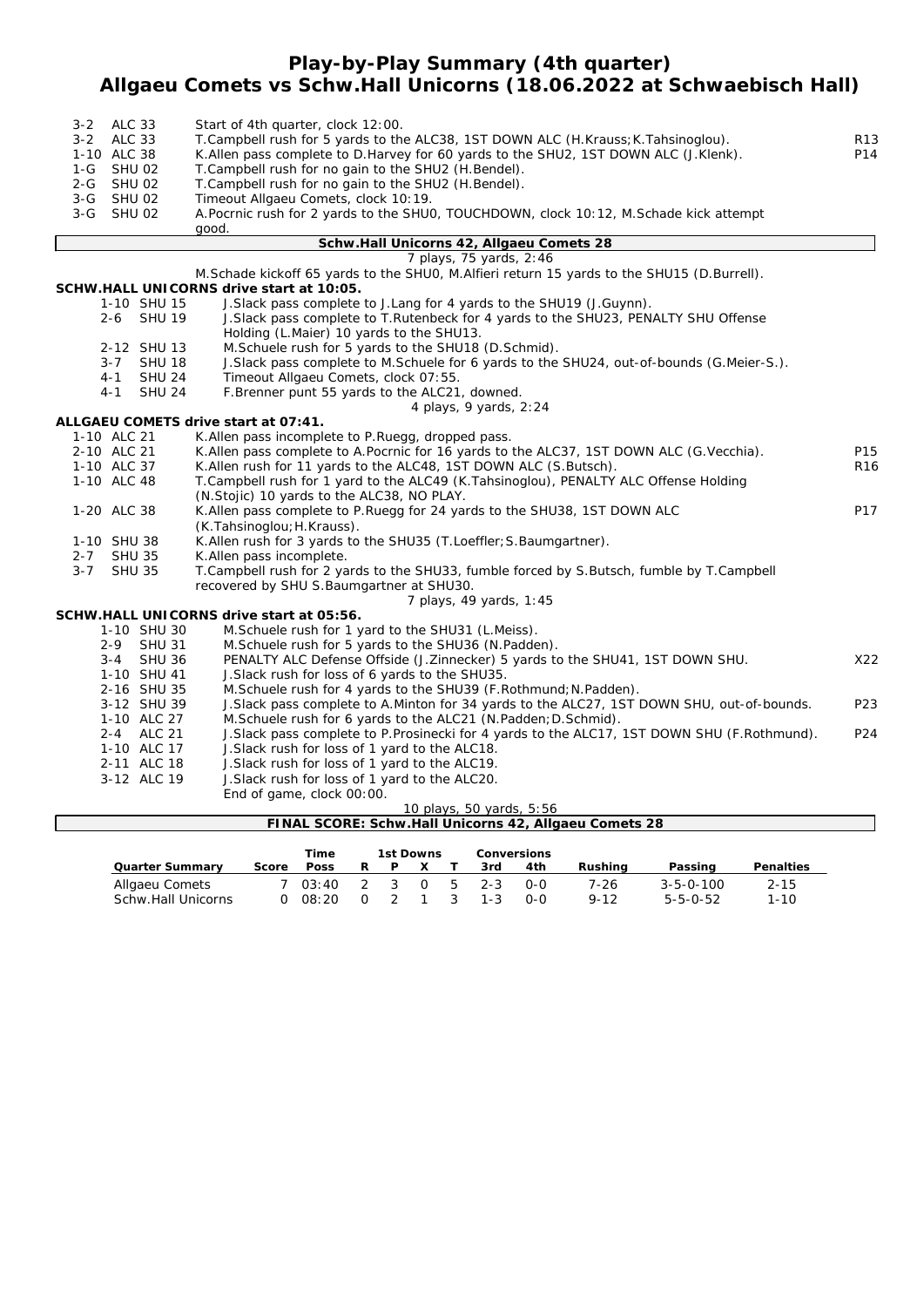# **Drive Chart (By Team) (Final) SharkWater GFL Allgaeu Comets vs Schw.Hall Unicorns (18.06.2022 at Schwaebisch Hall)**

|            |                 |             | <b>Drive Started</b> |                 |            | <b>Drive Ended</b> | Consumed        |             |          |
|------------|-----------------|-------------|----------------------|-----------------|------------|--------------------|-----------------|-------------|----------|
| Team       | Qtr             | <b>Spot</b> | Time                 | <b>Obtained</b> | Spot       | Time               | <b>How lost</b> | - Yds<br>ΡI | TOP      |
| ALC.       | 1st             | IA29        | 11:59                | Kickoff         | IA44       | 10:26              | Punt            | $5 - 15$    | 1:33     |
| ALC        |                 | A26         | 09:10                | <b>Kickoff</b>  | SOO        | 06:19              | *TOUCHDOWN      | $8 - 74$    | 2:51     |
| <b>ALC</b> |                 | lA39        | 05:01                | <b>Kickoff</b>  | A29        | 03:30              | Punt            | - (10)<br>3 | 1:31     |
| <b>ALC</b> | 2 <sub>nd</sub> | IS45        | 09:46                | <b>Kickoff</b>  | SOO        | 08:36              | *TOUCHDOWN      | $5 - 45$    | 1:10     |
| ALC        |                 | S43         | 06:18                | <b>Fumble</b>   | lS47       | 05:58              | Fumble          | $- (4)$     | 0:20     |
| <b>ALC</b> |                 | A35         | 02:48                | <b>Kickoff</b>  | lA22       | 00:38              | <b>Downs</b>    | $4 - (13)$  | 2:10     |
| <b>ALC</b> | 3rd             | lA25        | 09:26                | Kickoff         | lSOO       | 06:32              | *TOUCHDOWN      | $8 - 75$    | $2:54$ . |
| <b>ALC</b> |                 | A25         | 00:51                | <b>Kickoff</b>  | SOO        | 10:12              | *TOUCHDOWN      | 7 - 75      | $2:39$ . |
| <b>ALC</b> | 4th             | IA21        | 07:41                | Punt            | <b>S30</b> | 05:56              | Fumble          | - 49        | 1:45     |

|                        | 1st     | 2nd     | 3rd     | 4th     | 1st     | 2nd     |         |
|------------------------|---------|---------|---------|---------|---------|---------|---------|
| <b>Allgaeu Comets</b>  | Otr     | Otr     | Otr     | Otr     | Half    | Half    | Total   |
| Time of possession     | 06:04   | 03:46   | 03:45   | 03:33   | 09:50   | 07:18   | 17:08   |
| 3rd down conversions   | $0 - 3$ | $1 - 2$ | $1 - 1$ | $2 - 3$ | $1 - 5$ | $3 - 4$ | $4 - 9$ |
| Average field position | A31     | A49     | A25     | A21     | A40     | A23     | A34     |
| 4th down conversions   | 1 - 1   | ∩−1     | ი-ი     | $O-O$   | 1-2     | 0-0     | $1 - 2$ |

|             |                 |                 | <b>Drive Started</b> |                |      | <b>Drive Ended</b> | Consumed    |                          |      |
|-------------|-----------------|-----------------|----------------------|----------------|------|--------------------|-------------|--------------------------|------|
| <b>Team</b> | Qtr             | <b>Spot</b>     | Time                 | Obtained       | Spot | Time               | How lost    | Yds<br>PL<br>$\sim$      | TOP  |
| <b>SHU</b>  | 1st             | A25             | 10:26                | Punt           | AOO. | 09:14              | *TOUCHDOWN  | $2 - 25$                 | 1:12 |
| <b>SHU</b>  |                 | S <sub>24</sub> | 06:11                | <b>Kickoff</b> | AOO! | 05:05              | *TOUCHDOWN  | $3 - 76$                 | 1:06 |
| <b>SHU</b>  |                 | S <sub>30</sub> | 03:30                | Punt           | AOO  | 09:52              | *TOUCHDOWN  | - 70<br>12               | 5:38 |
| <b>SHU</b>  | 2 <sub>nd</sub> | S32             | 08:29                | <b>Kickoff</b> | S43  | 06:18              | Fumble      | $5 - 11$                 | 2:11 |
| <b>SHU</b>  |                 | S47             | 05:58                | <b>Fumble</b>  | IAOO | 02:48              | *TOUCHDOWN  | 8<br>- 53                | 3:10 |
| <b>SHU</b>  |                 | IA22            | 00:38                | Downs          | AO3  | 00:00              | End of half | $5 - 19$                 | 0:38 |
| <b>SHU</b>  | 3rd             | S33             | 11:51                | <b>Kickoff</b> | IAOO | 09:26              | *TOUCHDOWN  | - 67<br>6                | 2:25 |
| <b>SHU</b>  |                 | S25             | 06:32                | <b>Kickoff</b> | IAOO | 00:51              | *TOUCHDOWN  | 12 <sup>°</sup><br>$-75$ | 5:41 |
| <b>SHU</b>  | 4th             | IS15            | 10:05                | Kickoff        | S24  | 07:41              | Punt        | 4 - 9                    | 2:24 |
| <b>SHU</b>  |                 | S30             | 05:56                | <b>Fumble</b>  | IA20 | 00:00              | End of half | 50<br>10<br>$\sim$       | 5:56 |

|                           | 1st   | 2nd     | 3rd             | 4th     | 1st     | 2nd             |                 |
|---------------------------|-------|---------|-----------------|---------|---------|-----------------|-----------------|
| <b>Schw.Hall Unicorns</b> | Qtr   | Otr     | Otr             | Otr     | Half    | Half            | Total           |
| Time of possession        | 05:56 | 08:14   | 08:15           | 08:27   | 14:10   | 16:42           | 30:52           |
| 3rd down conversions      | 1-1   | $3 - 4$ | $3 - 3$         | $1 - 3$ | $4 - 5$ | $4-6$           | $8 - 11$        |
| Average field position    | S43   | A48     | S <sub>29</sub> | S22     | S47     | S <sub>25</sub> | S <sub>38</sub> |
| 4th down conversions      | 0-0   | 0-0     | 0-0             | $0 - 0$ | 0-0     | ი-ი             | $O-O$           |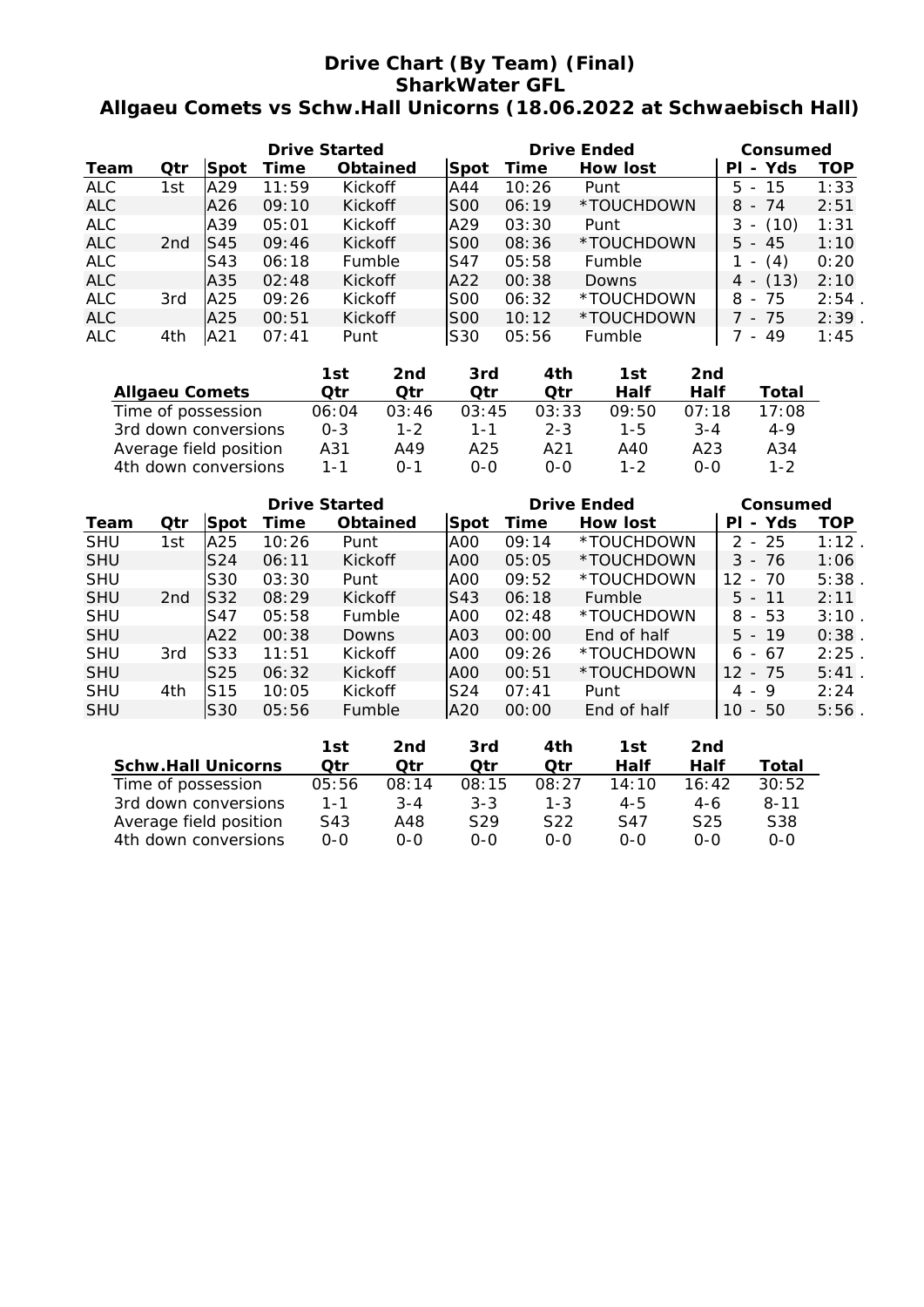# **Drive Chart (By Quarter) (Final) SharkWater GFL Allgaeu Comets vs Schw.Hall Unicorns (18.06.2022 at Schwaebisch Hall)**

|            |     |                 | <b>Drive Started</b> |                 |            | <b>Drive Ended</b> | Consumed        |                                           |            |
|------------|-----|-----------------|----------------------|-----------------|------------|--------------------|-----------------|-------------------------------------------|------------|
| Team       | Qtr | Spot            | Time                 | <b>Obtained</b> | Spot       | <b>Time</b>        | <b>How lost</b> | - Yds<br>ΡI                               | <b>TOP</b> |
| <b>ALC</b> | 1st | A29             | 11:59                | Kickoff         | A44        | 10:26              | Punt            | 15<br>5 -                                 | 1:33       |
| <b>SHU</b> |     | A25             | 10:26                | Punt            | AOO        | 09:14              | *TOUCHDOWN      | 25<br>$2 -$                               | 1:12       |
| <b>ALC</b> |     | A26             | 09:10                | Kickoff         | <b>S00</b> | 06:19              | *TOUCHDOWN      | 8<br>74<br>$\overline{\phantom{a}}$       | 2:51       |
| <b>SHU</b> |     | S24             | 06:11                | Kickoff         | AOO        | 05:05              | *TOUCHDOWN      | 76<br>$3 -$                               | 1:06       |
| <b>ALC</b> |     | A39             | 05:01                | Kickoff         | A29        | 03:30              | Punt            | $3 -$<br>(10)                             | 1:31       |
| <b>SHU</b> |     | S30             | 03:30                | Punt            | AOO        | 09:52              | *TOUCHDOWN      | 12<br>70<br>$\blacksquare$                | 5:38       |
| <b>ALC</b> | 2nd | S45             | 09:46                | Kickoff         | <b>SOO</b> | 08:36              | *TOUCHDOWN      | 5 -<br>45                                 | 1:10       |
| <b>SHU</b> |     | S32             | 08:29                | Kickoff         | S43        | 06:18              | Fumble          | $5 -$<br>11                               | 2:11       |
| <b>ALC</b> |     | S43             | 06:18                | Fumble          | S47        | 05:58              | Fumble          | (4)<br>1 -                                | 0:20       |
| <b>SHU</b> |     | S47             | 05:58                | Fumble          | A00        | 02:48              | *TOUCHDOWN      | 53<br>8 -                                 | 3:10       |
| <b>ALC</b> |     | A35             | 02:48                | Kickoff         | A22        | 00:38              | Downs           | (13)<br>4 -                               | 2:10       |
| <b>SHU</b> |     | A22             | 00:38                | Downs           | A03        | 00:00              | End of half     | $5 -$<br>19                               | 0:38       |
| <b>SHU</b> | 3rd | S33             | 11:51                | Kickoff         | A00        | 09:26              | *TOUCHDOWN      | 67<br>6 -                                 | 2:25       |
| ALC.       |     | A25             | 09:26                | Kickoff         | <b>SOO</b> | 06:32              | *TOUCHDOWN      | 8<br>75<br>$\overline{\phantom{a}}$       | 2:54.      |
| <b>SHU</b> |     | S <sub>25</sub> | 06:32                | Kickoff         | AOO        | 00:51              | *TOUCHDOWN      | $12 \overline{ }$<br>75<br>$\blacksquare$ | 5:41       |
| <b>ALC</b> |     | A25             | 00:51                | Kickoff         | <b>SOO</b> | 10:12              | *TOUCHDOWN      | $7 -$<br>75                               | 2:39.      |
| <b>SHU</b> | 4th | S <sub>15</sub> | 10:05                | Kickoff         | S24        | 07:41              | Punt            | 9<br>4 -                                  | 2:24       |
| ALC        |     | A21             | 07:41                | Punt            | S30        | 05:56              | Fumble          | 7 - 49                                    | 1:45       |
| <b>SHU</b> |     | S30             | 05:56                | Fumble          | A20        | 00:00              | End of half     | 10<br>50<br>$\overline{\phantom{a}}$      | 5:56       |